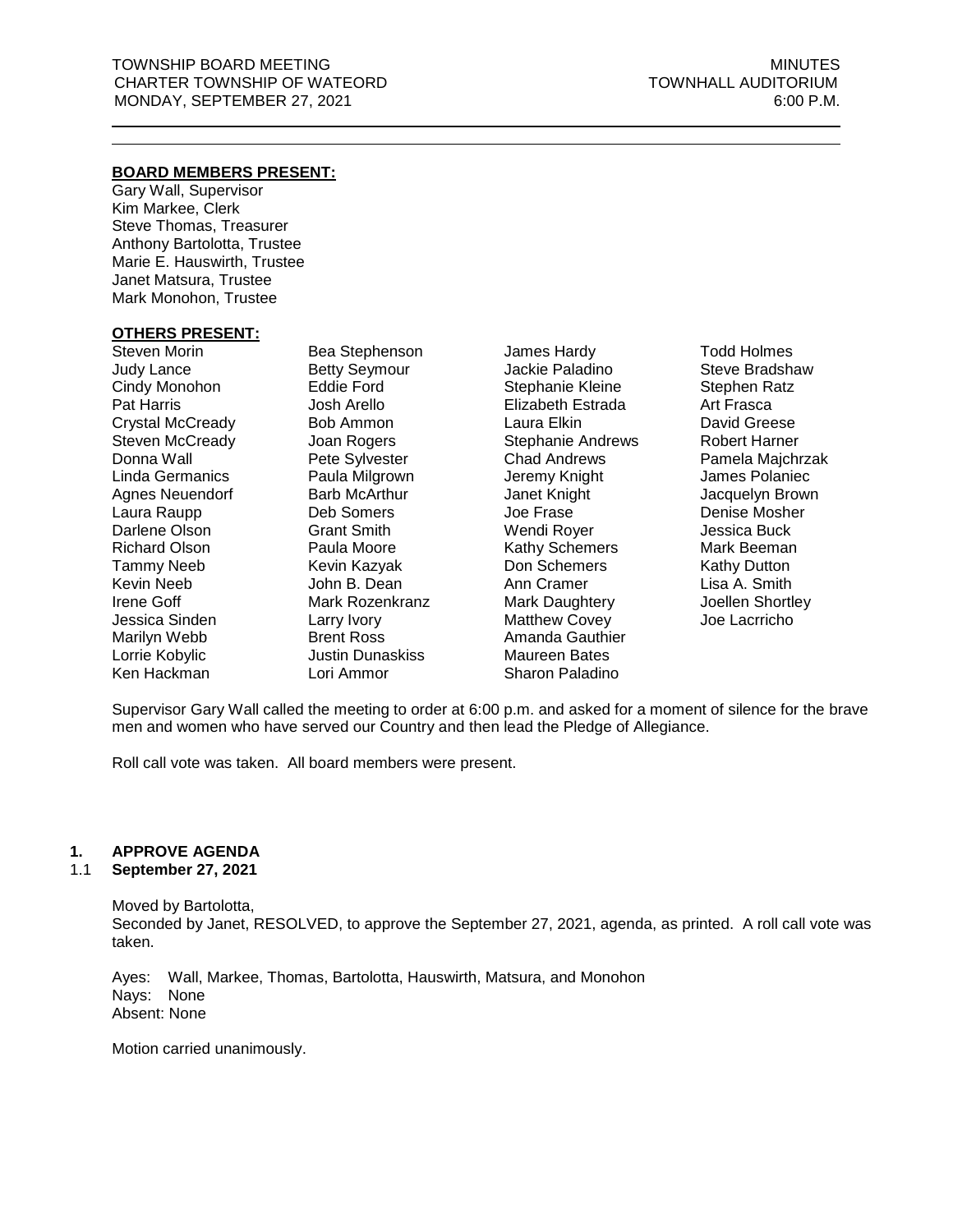## **2. ANNOUNCEMENTS**

- 2.1 On a Dragonfly's Wings and Waterford Youth Assistance invite you to attend the Grand Opening of our 2nd Kindness Rock Garden at the Waterford Township Public Library, on Wednesday, September 29, 2021, from 5:00 p.m. to 7:00 p.m. Bring your friends, family, and neighbors to enjoy snacks and paint rocks with positive messages to fill our community with kindness and love. Light snacks will be served. We are so excited to have The Art Experience at this event again to help you bring out your inner creative side. Hope to see you there!
- 2.2 The Friday, October 1, 2021, Spaghetti Dinner Dine-In option has been cancelled due to COVID-19 precautions. October 1, 2021, To Go Orders needed to be placed by September 24, 2021. For future To Go Orders, please call 248-674-4881 or online at [www.waterfordmi.gov/parks.](http://www.waterfordmi.gov/parks)
- 2.3 Join us for Waterford's 35th Annual Harvest Happening event Sunday, October 3rd from 12:00 p.m. to 5:00 p.m. at Hess-Hathaway Park. Bring the whole family to celebrate the beginning of fall. Enjoy games, crafts, a straw maze, hayrides, pony rides, and entertainment. For more information and activity prices, visit www.waterfordmi.gov/parks in the special events section.
- 2.4 Learn the basics of archery with an instructor on Wednesdays beginning October 6<sup>th</sup> through December 8<sup>th</sup> from 6:30 p.m. to 8:00 p.m. The cost is \$95 for residents and \$100 for non-residents. For more information or to sign up, go to [www.waterfordmi.gov/parks.](http://www.waterfordmi.gov/parks)
- 2.5 Waterford Township offices will be closed Monday, October 11, 2021, in observance of Columbus Day. Emergency services remain available during this administrative closure. The Board of Trustees' regularly scheduled meeting for that week will be moved to Tuesday, October 12, 2021, at 6:00 p.m. as posted.
- 2.6 Flash's Friendship Club is offering Glow in the Dark Tie-Dye Shirt Crafts on October 14<sup>th</sup> from 6:00 p.m. 7:00 p.m. at the Recreation Center and Movie Night & Snacks on Friday, November 19th from 6:00 – 8:00 p.m. at Drayton Plains Nature Center. For more information go to [www.waterfordmi.gov/parks.](http://www.waterfordmi.gov/parks)
- 2.7 The Library is hosting a Halloween party for Teens (6th-12th graders only). On Saturday, October 30<sup>th</sup>, from 2:00 p.m. - 3:30 p.m., we'll celebrate Halloween with games, activities, crafts, and snacks. Costumes are optional, but if you do wear one, you'll be eligible to win a \$25 Amazon gift card for the best costume. Registration required.
- 2.8 We are in need of Crossing Guards for the current school year. Crossing guards earn \$10.00 per hour. Apply at https://www.waterfordmi.gov/jobs or visit the Human Resources Department at 5200 Civic Center Drive or call (248) 674-6252, Arlene Ward.
- 2.9 Inside Out, an outdoor art exhibition sponsored by the Detroit Institute of Art that brings artwork to the Waterford Township Civic Center Campus has now opened and will run through October. Seven reproductions of art from the DIA are on exhibit outside on the Township Campus for your enjoyment and can be viewed at your leisure. This is a walkable event, so stop by the Township Campus and check it out! Information about the artwork, a map, and the virtual ribbon cutting can be viewed on the Township's website at www.waterfordmi.gov/insideout.

## **3. Consent Agenda**

*Board Members may remove items from the Consent Agenda for discussion purposes or for the purpose of voting in opposition. Public comment for items removed from the consent agenda may be received in the same manner immediately following the Consent Agenda.*

- 3.1 September 13, 2021, Meeting Minutes
- 3.2 September 27, 2021, Bill Payment
- 3.3 Receive the Treasurer's Office August 2021 Report
- 3.4 Banner Permit Parks and Recreation

## Moved by Markee, Seconded by Bartolotta, RESOLVED, to approve Consent Agenda items 3.1 through 3.4. A roll call vote was taken.

Ayes: Wall, Markee, Thomas, Bartolotta, Hauswirth, Matsura, and Monohon Nays: None Absent: None

Motion carried unanimously.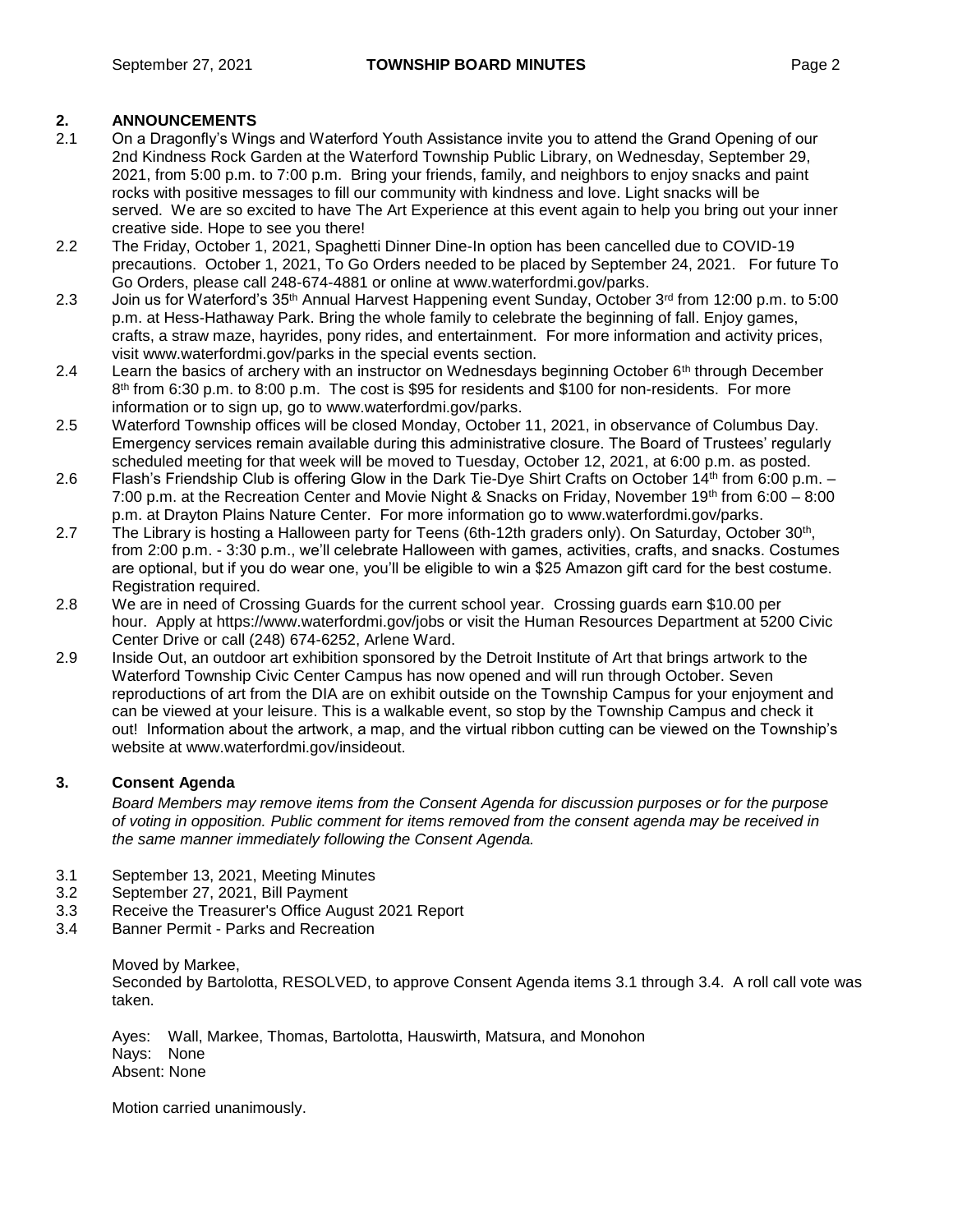## **4. Board Liaison Reports (Verbal)**

#### Trustee Bartolotta

The Cable Commission is looking for volunteers. If interested, please send information to Supervisor Wall.

#### Clerk Markee

The Friends of the Library will hold their used book sale in the Library Community Room, on Saturday, October 2, 2021, from 10:00 a.m. to 4:30 p.m. and Sunday, October 3, 2021, from 1:00 p.m. to 4:00 p.m. Sunday will be the \$5.00 bag sale.

## Trustee Hauswirth

Drayton Plains Nature Center

The Interpretive Center at Drayton Plains closed on September 26, 2021.

The Caretaker has been regularly cleaning up fallen limbs and other storm damage on the trails and front of the property. He plans to address leaning trees/limbs as resources allow.

The Road Commission has approved the road bridge, and there will be a temporary easement. The bulwark removal will proceed with no cost to our department. It is being discussed if we can move and store the bridge for later. Alison will reach out to the Army Corps of Engineers.

Drayton Plains Nature Center Halloween Hayrides have been cancelled for 2021 as the hay wagons need to be rebuilt.

## Trustee Monohon

#### Youth Assistance

This Wednesday is the Kindness Rock Garden event at the Waterford Library. On Saturday, October 23<sup>rd</sup> is a Murder Mystery Dinner at Overtyme Grill, and tickets may be purchased online or at the WYA office located at the CAI building. The WYA is holding a pumpkin decorating contest for kids grades Kindergarten through 12th grade. Email a picture of your carved or painted pumpkin by October 22<sup>nd</sup>, and entries will be on the WYA Pumpkin Facebook. Make sure you vote for your favorite. Finally, again this year, the WYA will be collecting gently used shoes. Shoes may be dropped off at several businesses throughout Waterford. For more information, you can email Stacy Williams at [waterfordya@msn.com](mailto:waterfordya@msn.com) or call (248)618-7383.

#### SEMCOG Update

Two weeks ago, Trustee Monohon met with representatives from SEMCOG and MDOT. We discussed future Waterford plans for economic improvement. They hope to continue the dialog, meet with Township stakeholders, and present a proposal for review in January 2022. Trustee Monohon plans to attend the upcoming General Assembly Meeting on Thursday, October 14th SEMCOG.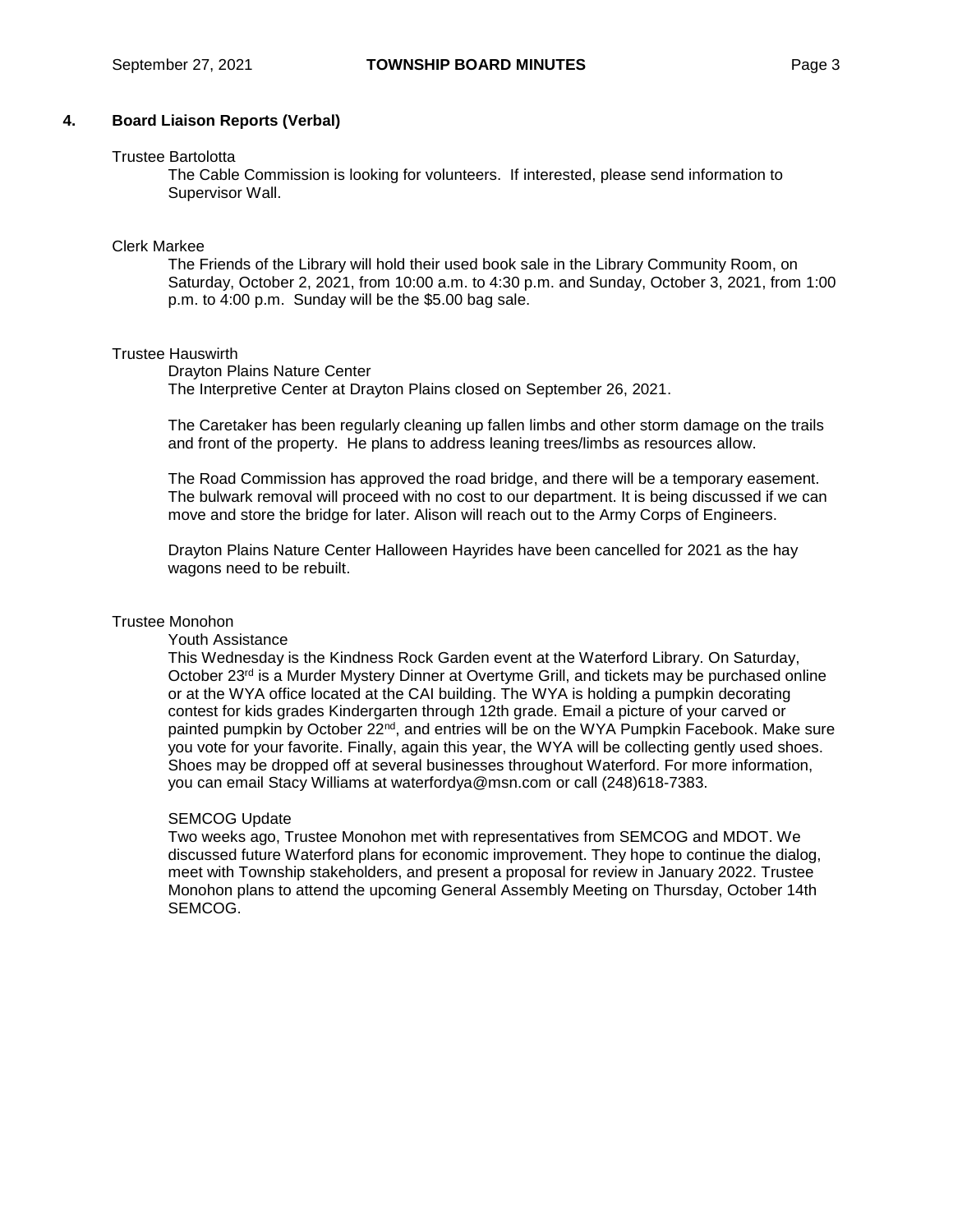## **5. Introduction**

## 5.1 **Possible Introduction of Ordinance No. 2021-003, Medical Marihuana Facility Licensing Ordinance Amendment**

The following memo was submitted by Township Attorney Joellen Shortley.

At the September 13, 2021 meeting, you directed me to draft an amendment to the MMFL Ordinance to add up to four provisioning center licenses and to make other changes as necessary to incorporate this license increase into the Ordinance. This letter provides an overview of the suggested changes to the Ordinance to incorporate an application and review process for additional licenses. I have also provided a redlined copy of the proposed amendment for you to distinguish the changes from the current Ordinance language. The changes recommended are as follows:

- 1. **Definition:** Add a definition for supplemental Application. It is suggested that this type of application be allowed within one year after previous applications were denied by the Board.
- 2. **Overview:** Clarify that the review process for supplemental applications may be limited to information indicated on the supplemental application as having changed since the prior application submission or amendment.
- 3. **Application Requirements for Newly Available Licenses:** Include supplemental applications in the review process. Indicate that supplemental applications will be considered by the Board before new applications. Unless a different time is established by Resolution, indicate that applications and supplemental applications for new licenses available because of an increase in the number of licenses, must be submitted no later than 30 days after the Ordinance amendment is adopted. Address new applications that become available because of expiration of a prior license approval, surrender or revocation of a license. In these circumstances, the Township Clerk will place the question on the Board Agenda as to whether applications should be allowed for these newly available licenses.

**License Review Process:** Add a requirement that in addition to the Township Clerk, the Public Works Official, Treasurer and Assessor will be involved in the initial review of an application and supplemental application, to determine if an application meets the minimum requirements of Section 10-299. Increase the time period permitted for this initial review from 20 to 30 days.

1. **Procedure:** Indicate that supplemental applications will be considered in the order they were considered in the prior review process.

I hope that these proposed changes reflect the process you contemplated should additional licenses become available. I expect to be present at your meeting to provide any assistance you may request.

## **CHARTER TOWNSHIP OF WATERFORD ORDINANCE NO. 2021-003**

## **MEDICAL MARIHUANA FACILITY LICENSING ORDINANCE AMENDMENT**

An Ordinance to amend the Medical Marihuana Facility Licensing Ordinance codified in Division 12 of Article III in Chapter 10 of the Waterford Charter Township Code to increase the maximum number of authorized provisioning center licenses that may be approved and issued from two (2) to six (6) and provide for making, review, and decisions on new and renewed applications for the additional licenses.

## THE CHARTER TOWNSHIP OF WATERFORD ORDAINS:

## **Section 1 of Ordinance**

The Waterford Charter Township Code is amended by adding a definition of Supplemental Application in Subsection 10-294 (b) to read as follows: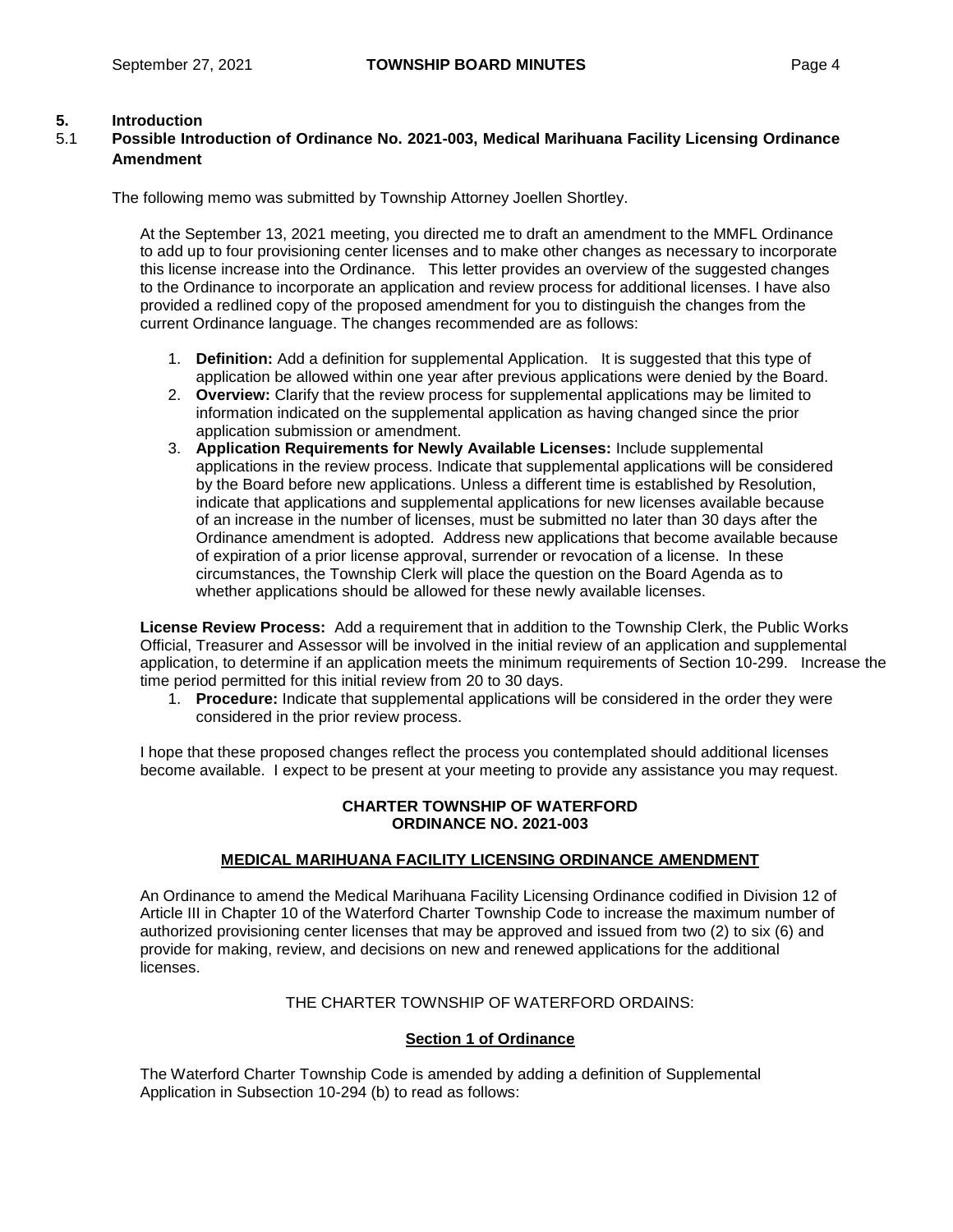**Supplemental Application** means a form, documents, and fee submitted to the Township Clerk to update and rely on a previously denied Application as an Application for a newly available facility license if all of the following requirements are satisfied:

- (a) The previous denial was final no more than one (1) year before the submittal.
- (b) The submittal was within any time required in this Ordinance and any Township Board Resolution allowing applications for the newly available license.
- (c) The submittal includes all forms, documents, and fees required by this Ordinance and any Township Board Resolution allowing applications for the newly available license.

## **Section 2 of Ordinance**

The Waterford Charter Township Code is amended by changing Subsection 10-298(a) to read as follows:

# **Sec. 10-298. Authorized medical marihuana facilities, licenses, annual fee, and limitations.**

(a) As provided in Section 205 of the Act, MCL 333.27205, the types and maximum number of medical marihuana facilities allowed in the Township for which the Township may issue a license are as follows: Maximum Number

| <b>I</b> ype or I admiy           | IVIQAIITUITI TYYITI |
|-----------------------------------|---------------------|
| Grower                            |                     |
| Processor                         | 2                   |
| <b>Provisioning Center</b>        | ห                   |
| <b>Safety Compliance Facility</b> |                     |
| Secure Transporter                |                     |

 $(b) - (f)$  [Unchanged]

# **Section 3 of Ordinance**

The Waterford Charter Township Code is amended by changing Subsections 10-300(a) and (b) to read as follows:

## **Sec. 10-300. Overview of license application, approval and issuance procedure.**

- (a) The license procedure involved four (4) stages which are: (i) Application to Township Clerk, (ii) Application review and processing by Township personnel (iii) Decision on license application by Township Board, and (iv) License issuance by Township Clerk. Supplemental Applications shall involve the same four (4) stages, however the review and processing by Township personnel may be limited to information indicated in the Supplemental Application as having changed since the submission of the Application, as last amended prior to its denial.
- (b) A license application shall not be filed with or accepted by the Township Clerk for filing if it is for a type of facility license that is not available because the number of authorized licenses for that type of facility under Section 10-298 have already been issued by the Township Clerk or approved for issuance by Township Board decisions that have not expired, or for newly available licenses as described in Section 10-301(g), unless the Township Board has allowed applications as provided in that Section.
	- $(c) (e)$  [Unchanged]

## **Section 4 of Ordinance**

The Waterford Charter Township Code is amended by changing Subsections 10-301(a) and (b) and (g) to read as follows: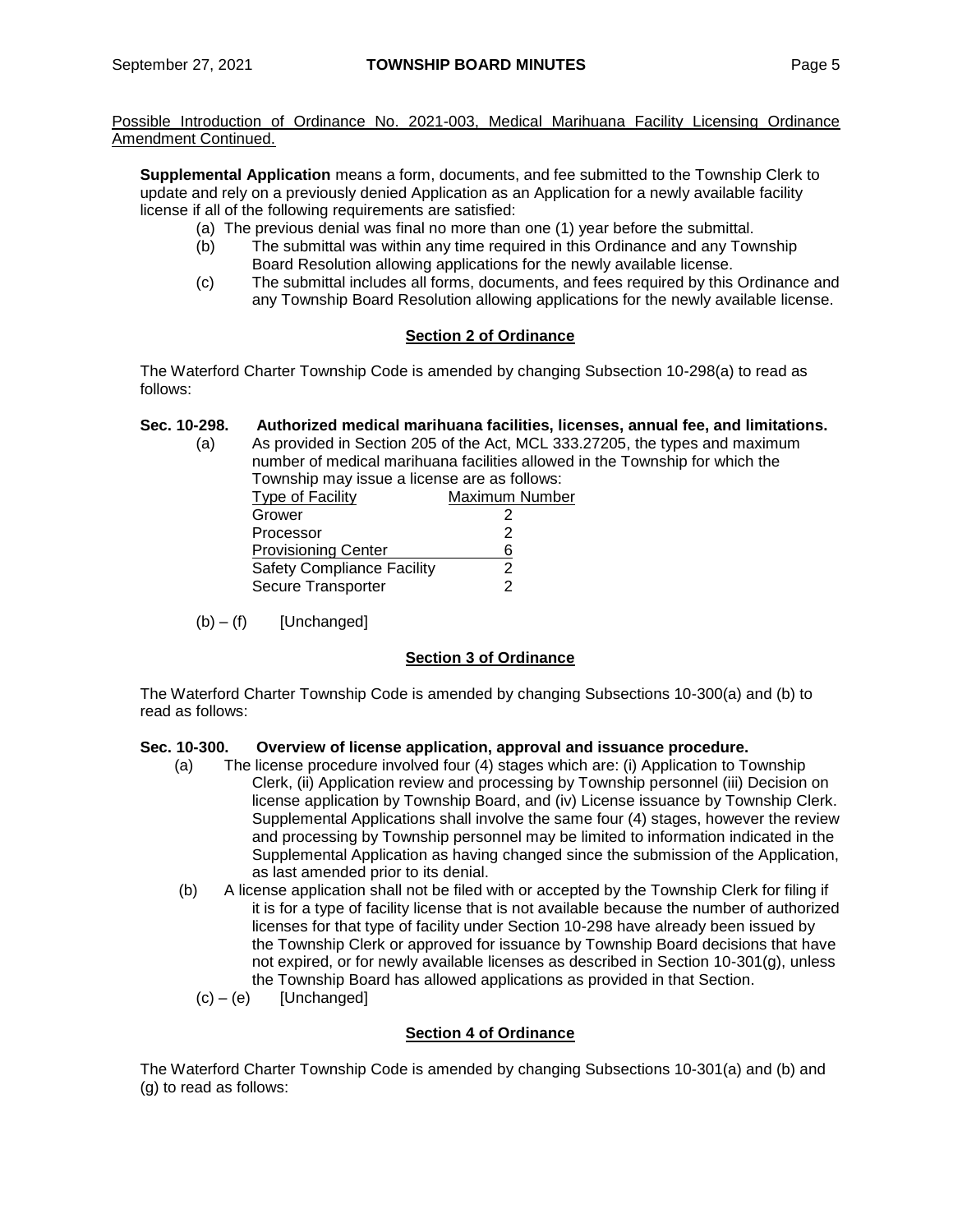## **Sec. 10-301. License application requirements.**

- (c) Upon the personal delivery of the signed paper original and electronic version of an Application or Supplemental Application and nonrefundable application fee, the Township Clerk's office shall stamp or record the date and time of that delivery on the Application form and provide a copy of that to the person delivering the Application. The Clerk's office shall not stamp or record an Application as filed without the required paper original and electronic version and application fee.
- (d) The Township Board will only consider and act on Applications that are administratively complete as required in subsection (b), and in the case of multiple applications for the same type of facility license, will consider them in the order they were administratively completed with the Clerk's office. Timely and complete Supplemental Applications shall be considered before new Applications for the same newly available license(s) and shall be placed on a Township Board Agenda for consideration in the same order as they were first considered in the prior review process. Named Applicants assume all risks of an administratively incomplete filing. The Clerk's office has no obligation or duty to review and determine if an Application is administratively complete prior to accepting it for filing.
- (g) If a previously unavailable type of facility license becomes available due to (i) an amendment of Section 10-298(a), (ii) expiration of a Township Board license approval prior to license issuance, (iii) surrender or revocation of a license, or (iv) other circumstances, the following procedures and requirements shall apply: (1) Unless a different time is established by Resolution of the Township Board,

Applications and Supplemental Applications for licenses made available by an amendment of Section 10-298(a), must be submitted to the Township Clerk no later than 30 days after the effective date of that amendment.

(2) If a license becomes available due to expiration of a prior approval, surrender, revocation, or otherwise, the Township Clerk shall place the question of whether applications should be allowed for the newly available license or licenses, on a regular Agenda of the Township Board, and if so, to establish by Resolution the procedures and requirements to be followed including a deadline for submittal of Applications and Supplemental Applications.

(3) The form, documents, and fees required for a Supplemental Application may be established by Resolution of the Township Board.

 $(e) - (f)$  [Unchanged]

## **Section 5 of Ordinance**

The Waterford Charter Township Code is amended by changing Subsections 10-302(a), (b), and (d) to read as follows:

## **Sec. 10-302. License application review and processing.**

(a) The Township Clerk's office shall review Application and Supplemental Application forms and attachments, with assistance from the Public Works Official, Treasurer and Assessor as to compliance with the minimum requirements in Sec. 10-299, and within 30 business days after accepting the Application or Supplemental Application for filing, will notify the Named Applicant in writing if the Application form is not administratively complete or any of the Application attachments specified in Section 10-301(b) (1) through (24) are missing, have not been submitted in the required order, or are incomplete due to the absence of some responsive language or document for each. That review shall not be for the sufficiency or substance of the responsive language or document. Corrective or supplemental application documents submitted in response to such a notice shall be reviewed by the Clerk's office within 10 business days of receipt. If still administratively incomplete, the Clerk's office shall issue a final notice of such incompleteness and opportunity for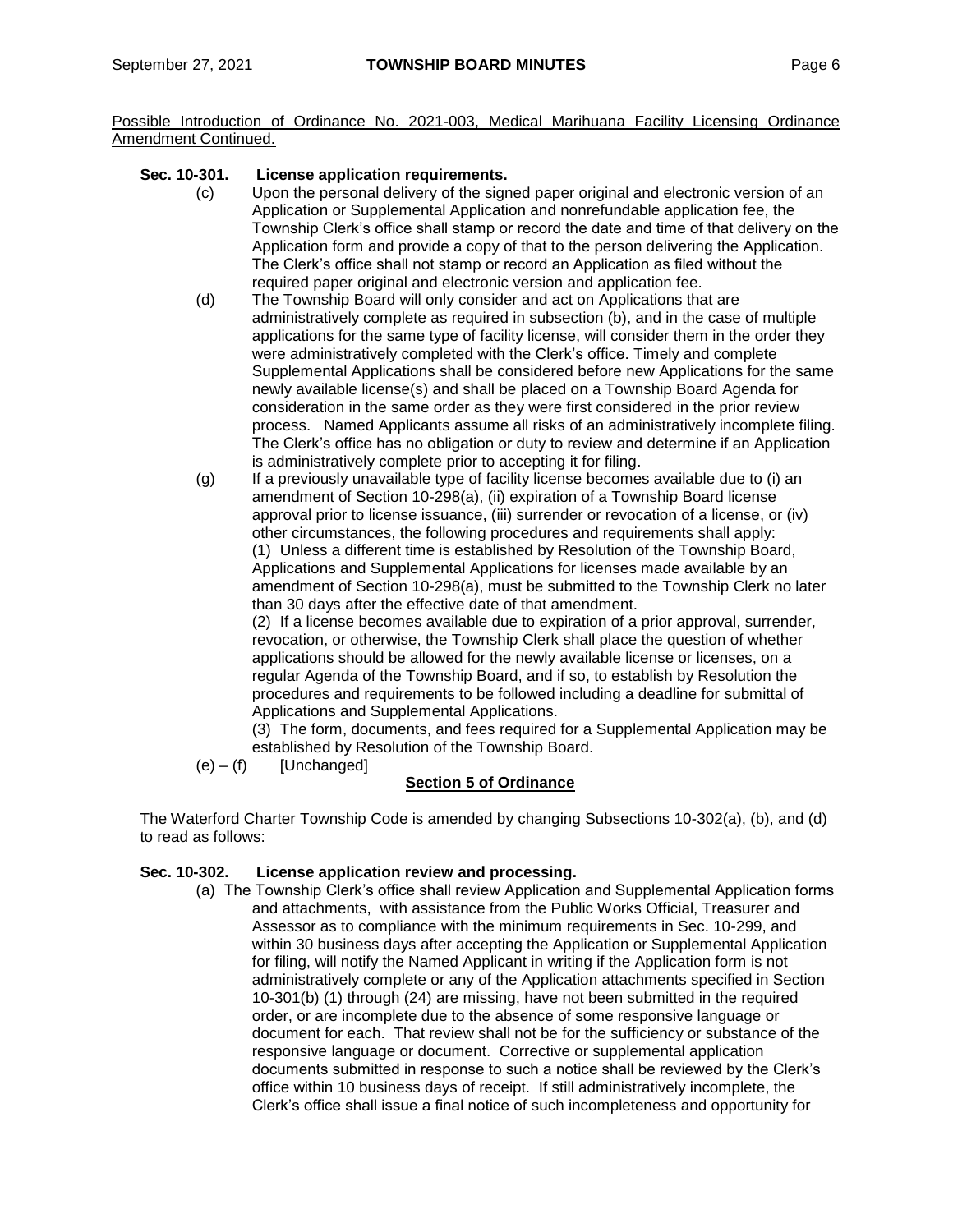> correction to the Named Applicant. If the Application is not administratively complete within 10 business days of that notice, it shall be treated and considered as abandoned and the application fee shall be forfeited to the Township. Only administratively complete Applications and Supplemental Applications shall be distributed by the Clerk's office for review as provided in this section. Supplemental Applications shall follow the same review process in subsection (b) for all information that has been identified by the applicant as having changed.

- (b) Upon determining an Application or Supplemental Application to be administratively complete, the Clerk's office shall distribute copies to the following Township personnel for review investigation, and submission of reports to the Clerk's office within 60 days, or longer time approved by the Township Board based on the number of Applications to be reviewed, Supplemental Applications need only be reviewed by Township personnel regarding the updated information and changes disclosed by the Applicant:
- (b) (1)- (10) [Unchanged]
- (d) Upon receiving the reports required by subsection (b), the Clerk shall place the application or Supplemental Application on the Agenda of a regular meeting of the Township Board in accordance with the following:

(1) If it is the only administratively complete application that has been filed with the Clerk for that type of facility license as determined under Section 10-302(a), it shall be placed on the next Agenda that is at least 10 days after the last report was received.

(2) Except for timely and completed Supplemental Applications which shall be considered before new Applications for newly available licenses as provided in Section 10-301(d), if at the time the last report is received there are one or more other administratively complete applications that have been filed with the Clerk for that type of facility license, it shall be placed on the first regular meeting Agenda that is at least 10 days after the Clerk receives the last review report by Township personnel for those other applications.

(3) The Clerk shall provide written notice to the Named Applicant of the date and time of that meeting and that an authorized representative of the Named Applicant must be in attendance.

(c) [Unchanged]

## **Section 6 of Ordinance**

The Waterford Charter Township Code is amended by changing Subsections 10-303 (b), and (c) to read as follows:

## **Sec. 10-303. Township Board procedure and decision on applications.**

(b) At its first meeting to consider an application for a facility license, or a Supplemental Application for a facility license, the Township Board may:

(1) Refer the application and reports and any other applications and reports for the same type of facility license to a committee with no more than three (3) members of the Board for further review, investigation, and/or a recommendation.

(2) Refer the application and reports and any other applications and reports for the same type of facility license to the Township Attorney for review.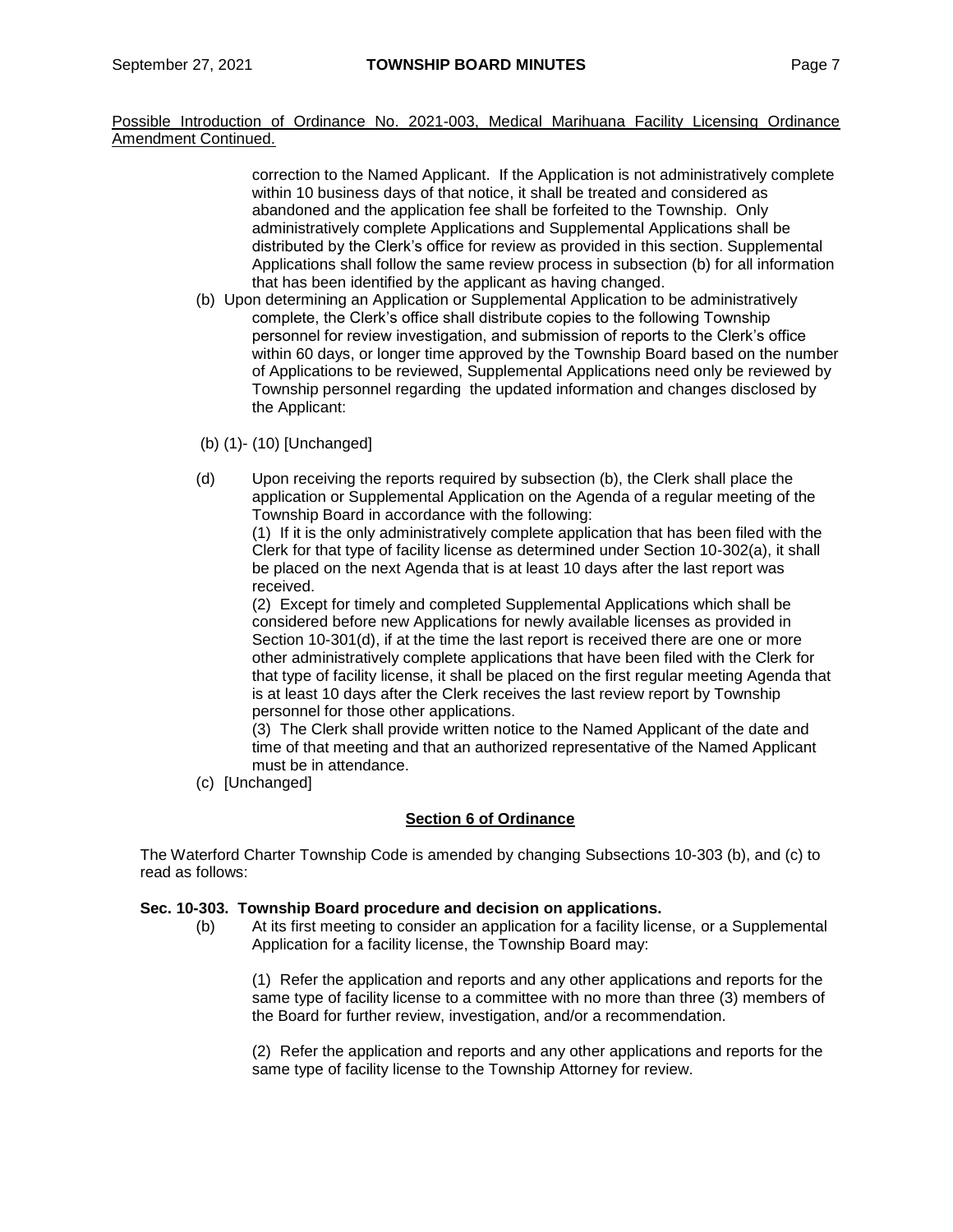> (3) Request additional information from or ask questions of the Named Applicant regarding the application.

(4) Postpone consideration of the application and any other applications and reports for the same type of facility license to a future meeting.

- (5) Make a decision on the application.
- (c) If the Board is considering multiple applications for the same type of facility license, it shall consider those in the order in which the applications were administratively completed as determined under Section 10-302(a). However, if Supplemental Applications are permitted and received, the Supplemental Applications shall be considered before the new applications and shall be considered in the order they were considered in the prior review process. If as a result of the Board approving an application, there are no remaining authorized licenses for that type of facility under Section 10-298, the remaining applications for that type of license shall be denied for that reason. If the Board's approval of another application was with conditions under subsection (e), the denial of the other applications shall be subject to the approved Named Applicant accepting those conditions in the time and manner required by subsection (h). If the Approved Named Applicant does not do that, the remaining applications shall be placed for Consideration on the Agenda for the next regular Township Board meeting that is at least 10 days after the approved Named Applicant's deadline for acceptance of the conditions.
- (a), (d)-(i) [Unchanged]

## **Section 7 of Ordinance**

Should any part of this ordinance be declared invalid by a Court, it shall not affect the validity of the Ordinance as a whole or any part thereof other than the part as invalidated.

## **Section 8 of Ordinance**

This Ordinance shall take effect immediately upon publication.

## **CERTIFICATION**

I certify that this Ordinance was adopted by the Board of Trustees of the Charter Township of Waterford at a regular meeting held on \_\_\_\_\_\_\_\_\_\_\_\_\_\_\_\_\_\_\_\_\_, 2021.

## CHARTER TOWNSHIP OF WATERFORD

\_\_\_\_\_\_\_\_\_\_\_\_\_\_\_\_\_\_, 2021 By: \_\_\_\_\_\_\_\_\_\_\_\_\_\_\_\_\_\_\_\_\_\_\_\_\_\_\_\_\_\_\_\_\_\_\_\_\_

Kimberly F. Markee, Township Clerk

Clerk Markee requested to add two (2) additional provisioning centers vs. up to 4 additional. Clerk Markee also recommended a supplemental fee as it would cost the Township more time and attorney fees.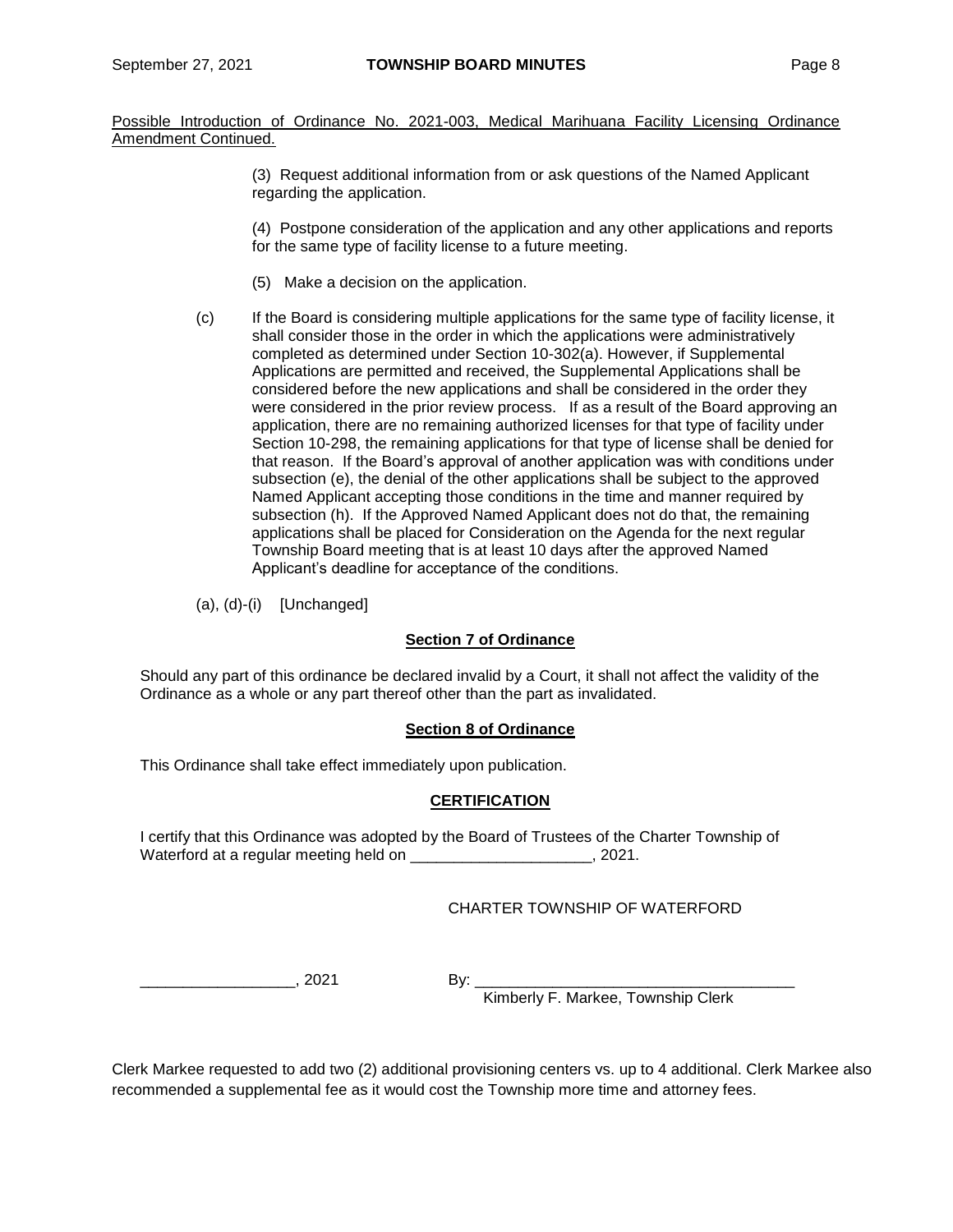Trustee Hauswirth suggested having buffer zones between centers. Waterford is known for having 3-4 banks, Coney Island after Coney Island. From a business perspective, it is essential to consider this.

Trustee Bartolotta stated he is unwilling to change his motion, and he felt this should have been looked at when implementing the original Ordinance.

Trustee Matsura stated that the prior Board felt that two (2) provisioning centers were sufficient.

Attorney Shortley addressed the Board of Trustees regarding the MMFLA Ordinance Amendment 2021-003. Ms. Shortley asked the Board if they would like to add a fee to the supplemental filings.

Trustee Bartolotta inquired if Clerk Markee would like to place for the supplemental applications. Clerk Markee felt that \$1,000.00 is a fair fee, as we will have more attorney fees and department reviews. It was clarified that supplemental would be considered before new applications. Those applicants that submit supplemental applications would be placed on the agenda as they appeared in May and followed by new applicants.

Trustee Bartolotta inquired if he is able to speak to other Trustees or the work session about MMFLA. Attorney Shortley stated that as long as you are in a public meeting. The concern is having a round robin with different Board Members moving towards a decision.

Supervisor Wall stated that former Township Attorney Dovre made it very clear there was no discussing the applicants, applications, or how you would vote.

Treasurer Thomas would like to see vacant buildings revamped. Trustee Bartolotta stated some buildings are ready to go now.

Supervisor Wall stated he is in favor of up to four (4) additional.

Moved by Bartolotta,

Seconded by Thomas; RESOLVED, to introduce Ordinance 2021-003, Medical Marihuana Facility Licensing Ordinance Amendment and to place it on the October 12, 2021, regular board agenda for possible adoption. A roll call vote was taken.

Ayes: Wall, Thomas, Bartolotta, and Monohon Nays: Markee, Hauswirth, and Matsura Absent: None

Motion carried.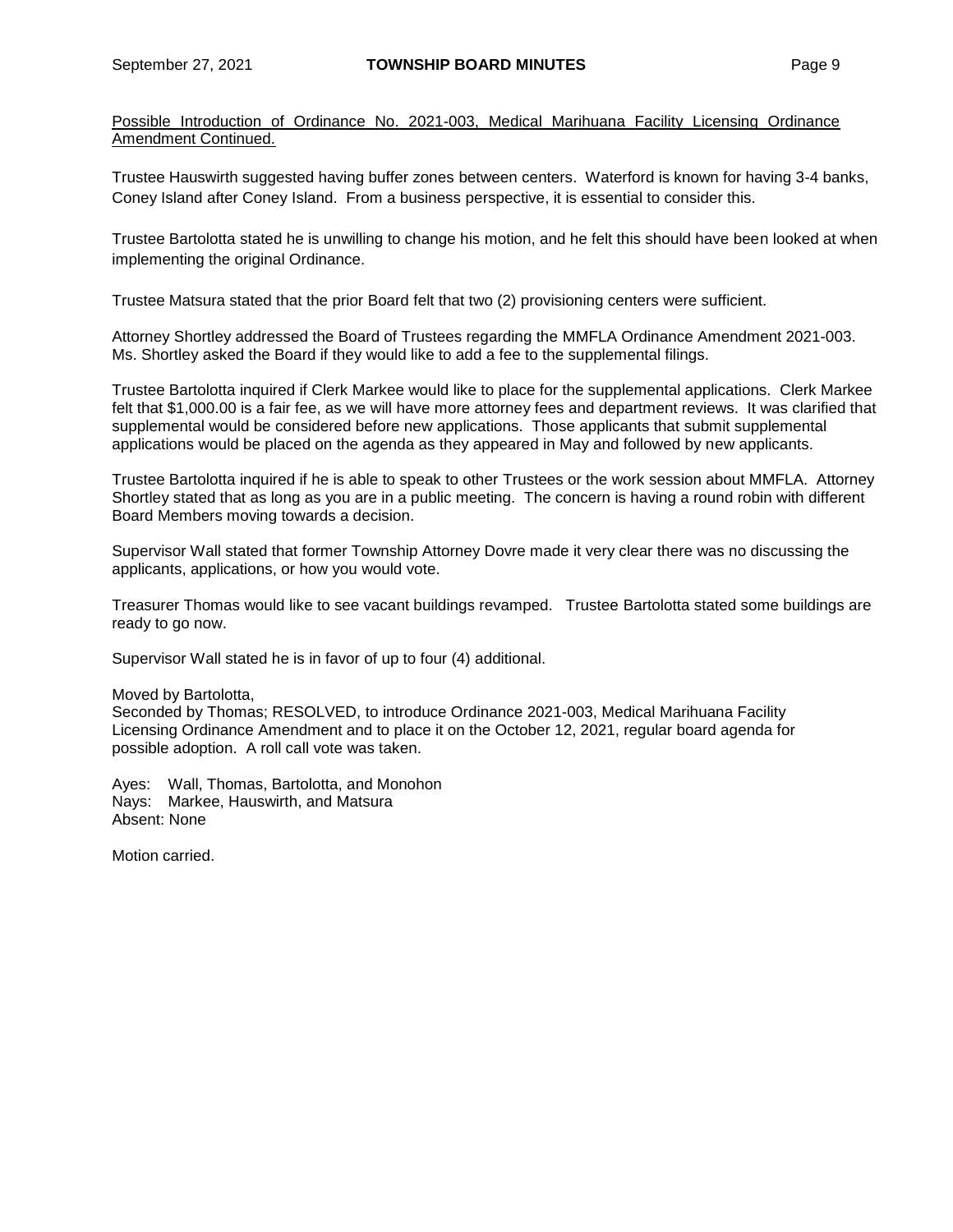## **6. Open Business**

# 6.1 **Remove Retiree Health Care from the Table**

Moved by Bartolotta,

Seconded by Thomas, RESOLVED, to remove Retiree Health Care from the Table exactly as placed at the September 13, 2021, Board of Trustees Meeting. A roll call vote was taken.

Ayes: Wall, Markee, Thomas, Bartolotta, Hauswirth, Matsura, and Monohon Nays: None Absent: None

Motion carried unanimously.

## 6.2 **Retiree Health Care / Other Postemployment Benefits (OPEB) Liability**

## WATERFORD TOWNSHIP COUNTY OF OAKLAND, STATE OF MICHIGAN

## **RESOLUTION**

A regular meeting of the Waterford Township Board of Trustees was held on September 27, 2021, at Waterford Township Hall, 5200 Civic Center Drive, Waterford, MI 48329, called to order by Supervisor Gary Wall, the following resolution was offered:

- WHEREAS, Waterford Township presently provides retirement healthcare to eligible retirees; and
- WHEREAS, Public Act 202 of 2017 was enacted to assure that local governments properly fund retirement benefits; and
- WHEREAS, Waterford Township has filed a Corrective Action Plan with the State of Michigan; and
- WHEREAS, Waterford Township has worked over the years with retired and active employees to lower the cost of providing employment benefits and healthcare coverage; and
- WHEREAS, these efforts have allowed Waterford Township to continue to provide benefits to those individuals who are eligible for retiree healthcare and worked up until their normal retirement age; and
- WHEREAS, Waterford Township desires to continue to take steps to assure that will continue into the future.
- NOW, THEREFORE, BE IT RESOLVED THAT Waterford Township pursuant to the authority granted through the State of Michigan Public Act 359 of 1947, commonly known as the Charter Township Act, that the Waterford Township Board of Trustees hereby agrees to the following. Effective January 1, 2022, all eligible retirees shall be provided healthcare benefits which shall be at the same level as provided to active employees.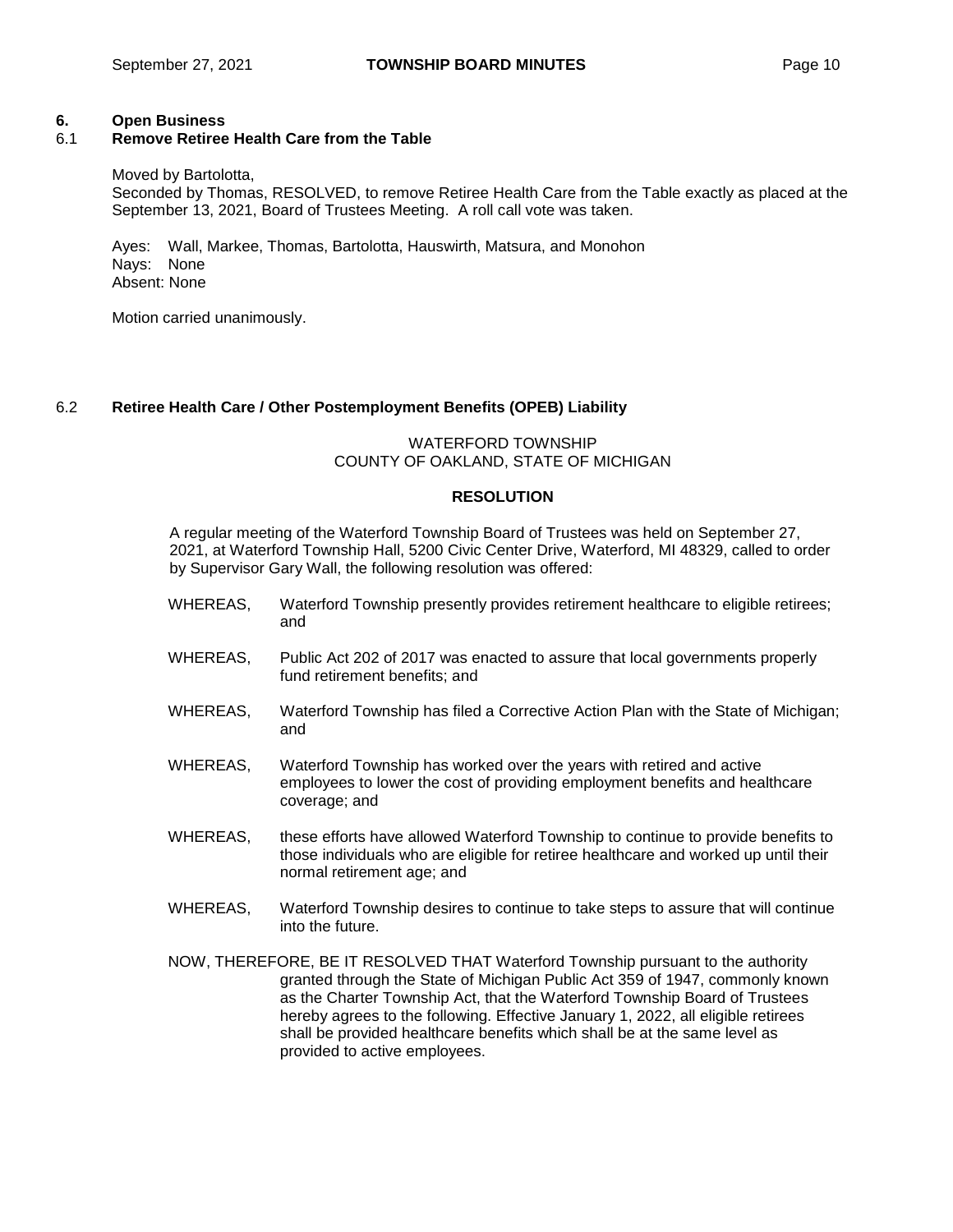Retiree Health Care / Other Postemployment Benefits (OPEB) Liability Continued.

BE IT FURTHER RESOLVED THAT these alterations shall also take place for Medicare supplementary/Advantage coverage provided to eligible Medicare retiree recipients.

BE IT FURTHER RESOLVED THAT the Board of Trustees direct the Administration to take all necessary steps to implement this program.

AYES: NAYS: ABSENT: RESOLUTION DECLARED ADOPTED.

#### **CERTIFICATION**

I hereby certify that the foregoing is a true and complete copy of a resolution offered and adopted by the Waterford City Council at a regular meeting held on September 27, 2021.

Dated:\_\_\_\_\_\_\_\_\_\_\_\_\_\_\_\_\_\_\_\_\_\_\_\_ \_\_\_\_\_\_\_\_\_\_\_\_\_\_\_\_\_\_\_\_\_\_\_\_\_\_\_\_\_\_

Kim Markee, Clerk

Mr. Steven Morin, Retired Police Lt., stated that Agreement that signed in 2004 is being violated and spoke against passing the Resolution and suggested other ways to raise money.

Moved by Markee,

Seconded by Matsura, RESOLVED, to adopt the Retiree Health Care / Other Postemployment Benefits (OPEB) Liability Resolution as presented. A roll call vote was taken.

Ayes: Wall, Markee, Thomas, Bartolotta, Hauswirth, Matsura, and Monohon Nays: None Absent: None

Motion carried unanimously.

#### 6.3 **Deferred Pensioner Healthcare Eligibility**

#### WATERFORD TOWNSHIP COUNTY OF OAKLAND, STATE OF MICHIGAN

#### **RESOLUTION**

A regular meeting of the Waterford Township Board of Trustees was held on September 27, 2021, at Waterford Township Hall, 5200 Civic Center Drive, Waterford, MI 48329, called to order by Supervisor Gary Wall, the following resolution was offered:

WHEREAS, Waterford Township presently provides retirement healthcare to eligible retirees; and

WHEREAS, Public Act 202 of 2017 was enacted to assure that local governments properly fund retirement benefits; and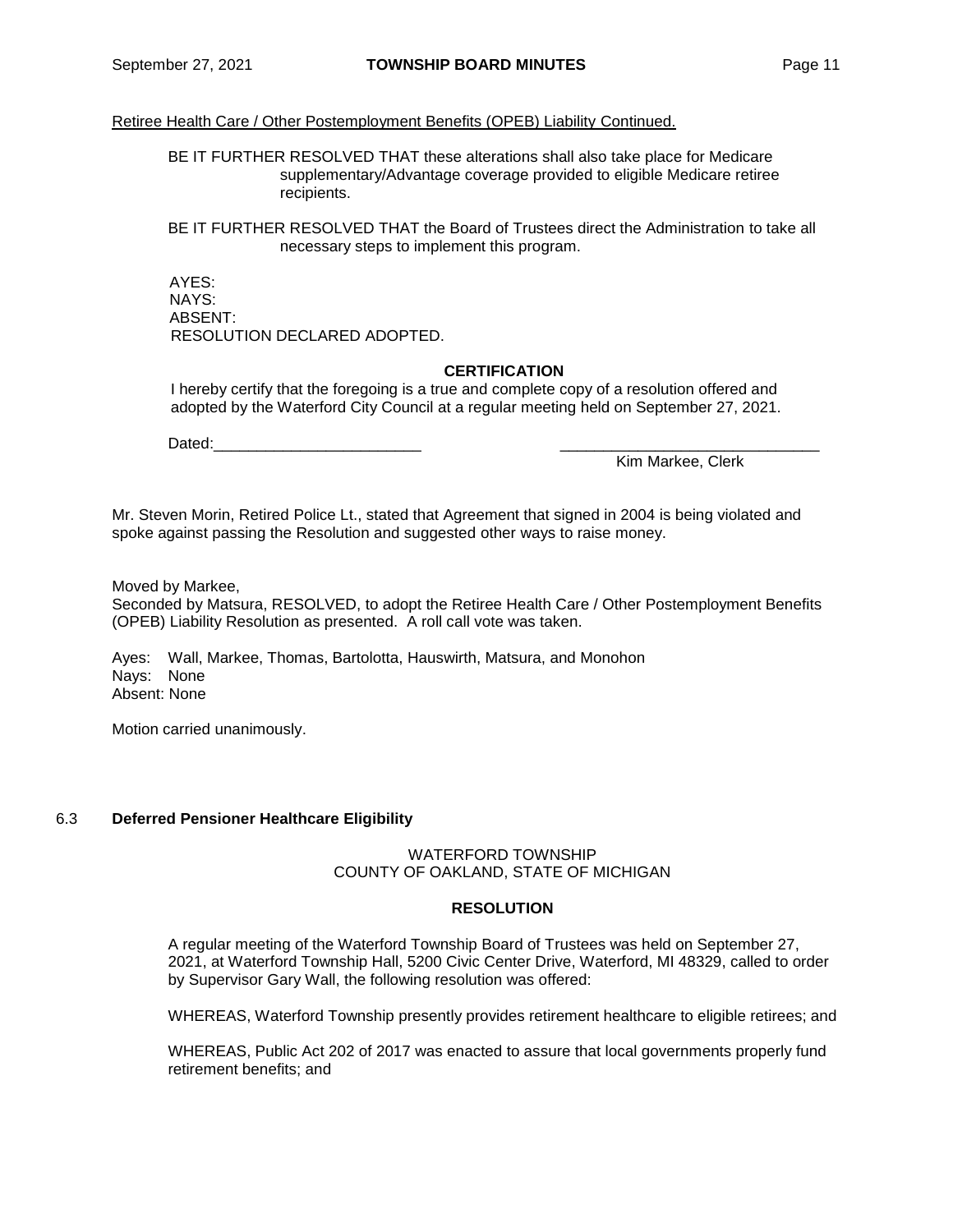Deferred Pensioner Healthcare Eligibility Continued.

WHEREAS, Waterford Township has filed a Corrective Action Plan with the State of Michigan; and

WHEREAS, Waterford Township has worked over the years with retired and active employees to lower the cost of providing employment benefits and healthcare coverage; and

WHEREAS, these efforts have allowed Waterford Township to continue to provide benefits to those individuals who are eligible for retiree healthcare and worked up until their normal retirement age; and

WHEREAS, Waterford Township desires to continue to take steps to assure that will continue into the future.

NOW, THEREFORE, BE IT RESOLVED THAT **Waterford Township hereby states and confirms that in order to be eligible for retirement healthcare benefits, an eligible member is required to have achieved retirement eligibility at the time of their separation from the Township. Specifically, Waterford Township will not provide retirement healthcare benefits to former employees of the Township who did not receive retirement health care at the time of separation of employment.**

AYES: NAYS: ABSENT:

RESOLUTION DECLARED ADOPTED.

## **Certification**

I hereby certify that the foregoing is a true and complete copy of a resolution offered and adopted by the Waterford City Council at a regular meeting held on September 13, 2021.

\_\_\_\_\_\_\_\_\_\_\_\_\_\_\_\_\_\_\_\_\_\_\_\_\_\_\_\_\_\_ \_\_\_\_\_\_\_\_\_\_\_\_\_\_\_\_\_\_\_\_\_\_\_\_\_\_\_\_\_\_\_\_

Dated **National Community Community** Charles **Kim Markee, Clerk** 

Supervisor Wall stated that the former Chief of Police and former Fire Chief noted this has been an issue and has been kicked down the road for decades. When he entered into office in 2012, Waterford had a \$178 million liability for OPEB. In 2018, that state-mandated a corrective action plan, our budget department filed the application and was accepted the first time through. We were 5.6% funded and now are 19% funded. As a board, we are addressing the situation. If we cannot meet the mandated, State implemented action plan; I would hate to see what would happen. I care about our first responders and every other person that worked for this Township.

Clerk Markee stated that healthcare is a lot different than it was 30 years ago.

Moved by Markee,

Seconded by Monohon, RESOLVED, to adopt the Resolution as presented for Deferred Pensioner Healthcare Eligibility. A roll call vote was taken.

Ayes: Wall, Markee, Thomas, Bartolotta, Hauswirth, Matsura, and Monohon Nays: None Absent: None

Motion carried unanimously.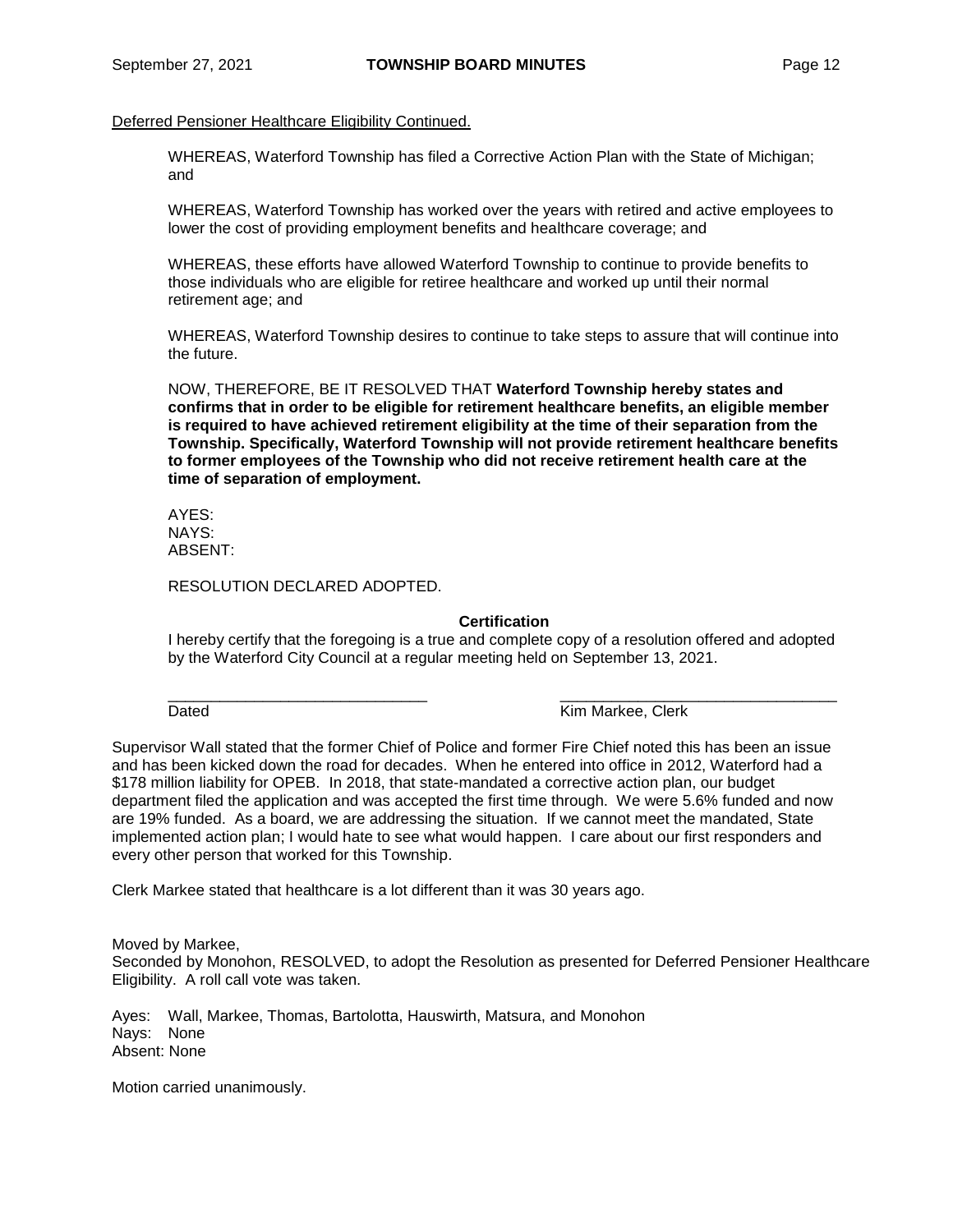## 6.4 **FOIA Appeal – Williams**

The following memo was received from Township Attorney Joellen Shortley.

Under the Freedom of Information Act (FOIA), a person whose FOIA request is denied has a right to appeal that denial to the Township Board. The Board is allowed ten (10) business days after it is considered to have received an appeal to act on it by: (1) reversing the disclosure denial, (2) issuing a written notice upholding the disclosure denial, or (3) reversing the disclosure denial in part and issuing a written notice upholding the disclosure denial in part.

Under FOIA, Mr. William's Appeal received by the Township Clerk's office on 9/08/2021, was considered received by the Board on the date of your first regular meeting after that 9/13/2021. That makes your 9/27/2021 meeting the last day for a timely decision unless you wish to extend your decision for another ten business days which is permitted under MCL 15.240 (1)(d). Your FOIA Coordinator has sent a letter to Mr. Williams that provides notice of the hearing date and the process. His attendance is not required.

The following documents related to this FOIA appeal are also attachments to this letter:

8/25/2021 FOIA request received by Police Dept.

8/26/2021 Police Department FOIA Coordinator response letter

9/08/2021 Appeal letter received

The question presented for the Township Board's decision on this appeal is whether the exemption from disclosure of identifying information concerning a victim of criminal sexual conduct, who was less than 18-years of age at the time the crime was committed, should be upheld, reversed, or upheld in part and reversed in part. That decision should be based on the Board's consideration of the provisions of FOIA upon which the Police Department exempted the records from disclosure and whether a proper exemption still applies. The Police department granted the request in part with redactions to the records, which were a partial denial. The reasons for the redactions stated in their denial was that the information was of a personal nature, constituted an unwarranted invasion of personal privacy, information subject to physician-patient privilege and records or information specifically described and exempted from disclosure by statute. The William Van Regenmorter Crime Victim's Right's Act is the statute which specifically statute which specifically exempts these records from disclosure under FOIA. This exemption is found in MCL 780.758(3)(c), which read as follows:

(3) [A] ll of the following information and visual representations of a victim are exempt from disclosure under the freedom of information act, 1976 PA 442, MCL 15.231 to 15.246. \* \* \*

(c) The following information concerning a victim of child abuse, criminal sexual conduct, assault with intent to commit criminal sexual conduct, or a similar crime who was less than 18 year of age when the crime was committed:

- (i) The victim's name and address.
- (ii) The name an address of an immediate family member or relative of the victim, who has the same surname as the victim, other than the name and address of the accused.
- (iii) Any other information that would tend to reveal the identity of the victim, including a reference to the victim's family or other relationship to the accused.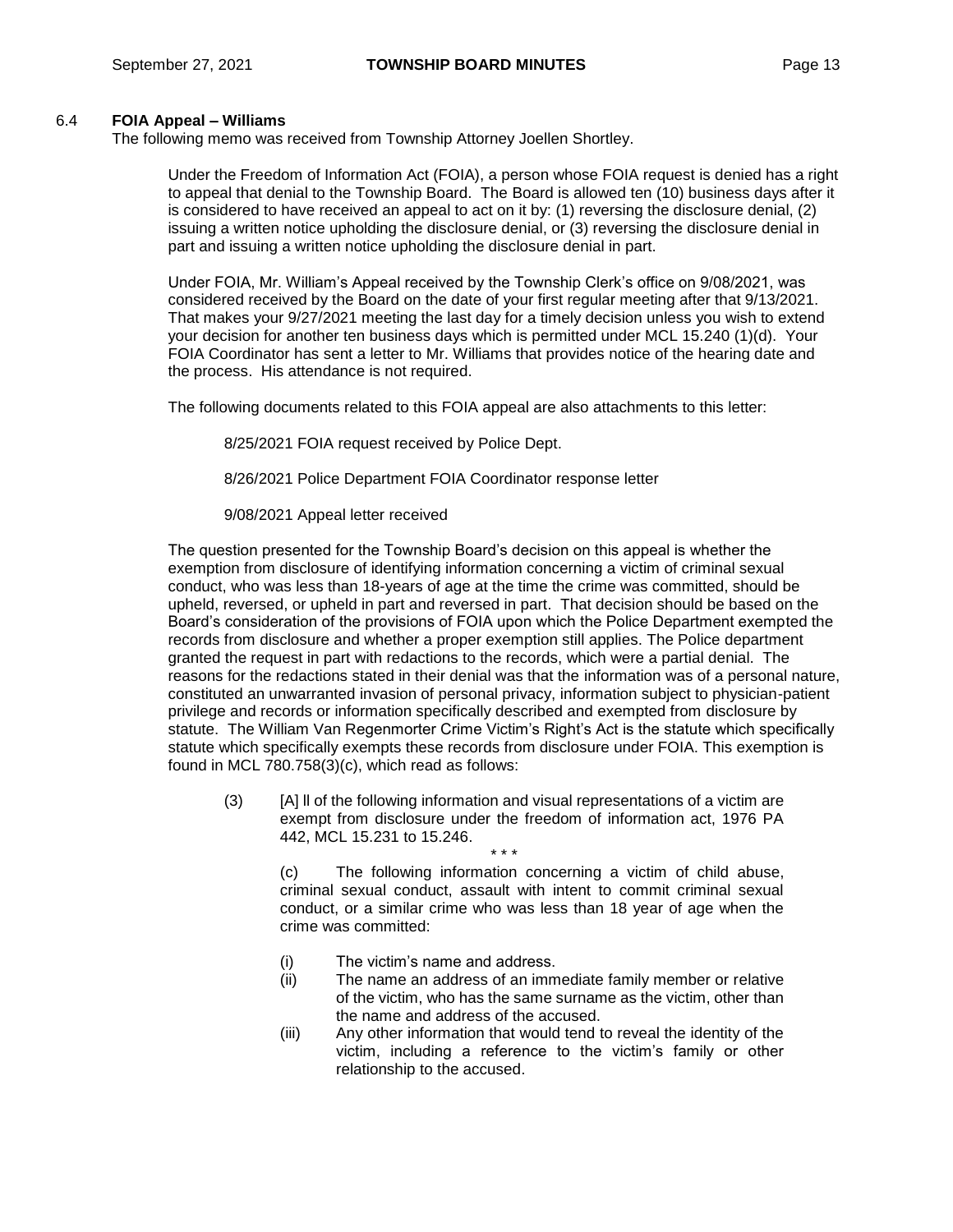#### FOIA Appeal – Williams Continued.

The FOIA does not specify a standard of review for the Board is to apply in reaching its decision and does not require you to make findings or explain the reasons for the decision you make. In that context, my recommendation is that you simply base your decision on the language of the FOIA exemptions and whether you agree with the Police Department's determination that those exemptions were properly applied in exempting the records in question from disclosure.

For your use in deciding this Appeal, the final attachments to this letter are three (3) alternate Resolutions, one of which should be adopted to make the decision called for under FOIA. While you are certainly free to modify whichever Resolution reflects your decision, I would recommend that your motion be by reference to the applicable Resolution (Upholding, Reversing, or Upholding in Part and Reversing in Part), which will facilitate promptly providing written notice of your decision to Mr. Williams.

I expect to be present at your meeting to provide any assistance you may request.

## **CHARTER TOWNSHIP OF WATERFORD OAKLAND COUNTY, MICHIGAN**

## **RESOLUTION UPHOLDING FOIA DISCLOSURE DENIAL**

At its regular meeting on September 27, 2021, the Township Board of Trustees having reviewed and considered the September 8, 2021 Appeal by Thomas Williams of the partial disclosure denial by the Township Police Department FOIA Coordinator on August 26, 2021, that redacted personal identifying information concerning a victim of criminal sexual conduct, who was 18-years of age at the time the crime was committed under the FOIA exemption in MCL 15.243(1)(a), MCL(1)(b)(iii) and MCL 15.243(1)(d).

**IT IS HEREBY RESOLVED** that the Board of Trustees upholds the disclosure denial under MCL 15.243(1)(a)because the information was personal in nature, would constitute an unwarranted invasion of personal privacy under MCL 15.243 (1)(b)(iii), and under MCL 15.243(d) may also be exempted because it is exempt from disclosure by another statute. The other statute which exempts this information is the William Van Regenmorter Crime Victim's Right's Act, 1985 PA 87, MCL 789.758(3)(c).

**IT IS FURTHER RESOLVED** that this Resolution shall serve as the written notice of this decision which shall be considered as issued immediately upon adoption, a copy of which shall be mailed by the Township Clerk to Mr. Williams.

AYES: NAYES: ABSENT:

## **CERTIFICATION**

I hereby certify that this Resolution was adopted by the Charter Township of Waterford Board of Trustees at a regular meeting on September 27, 2021.

\_\_\_\_\_\_\_\_\_\_\_\_\_\_\_\_\_\_\_\_\_\_\_\_\_\_ \_\_\_\_\_\_\_\_\_\_\_\_\_\_\_\_\_\_\_\_\_\_\_\_\_\_\_\_\_\_\_

Charter Township of Waterford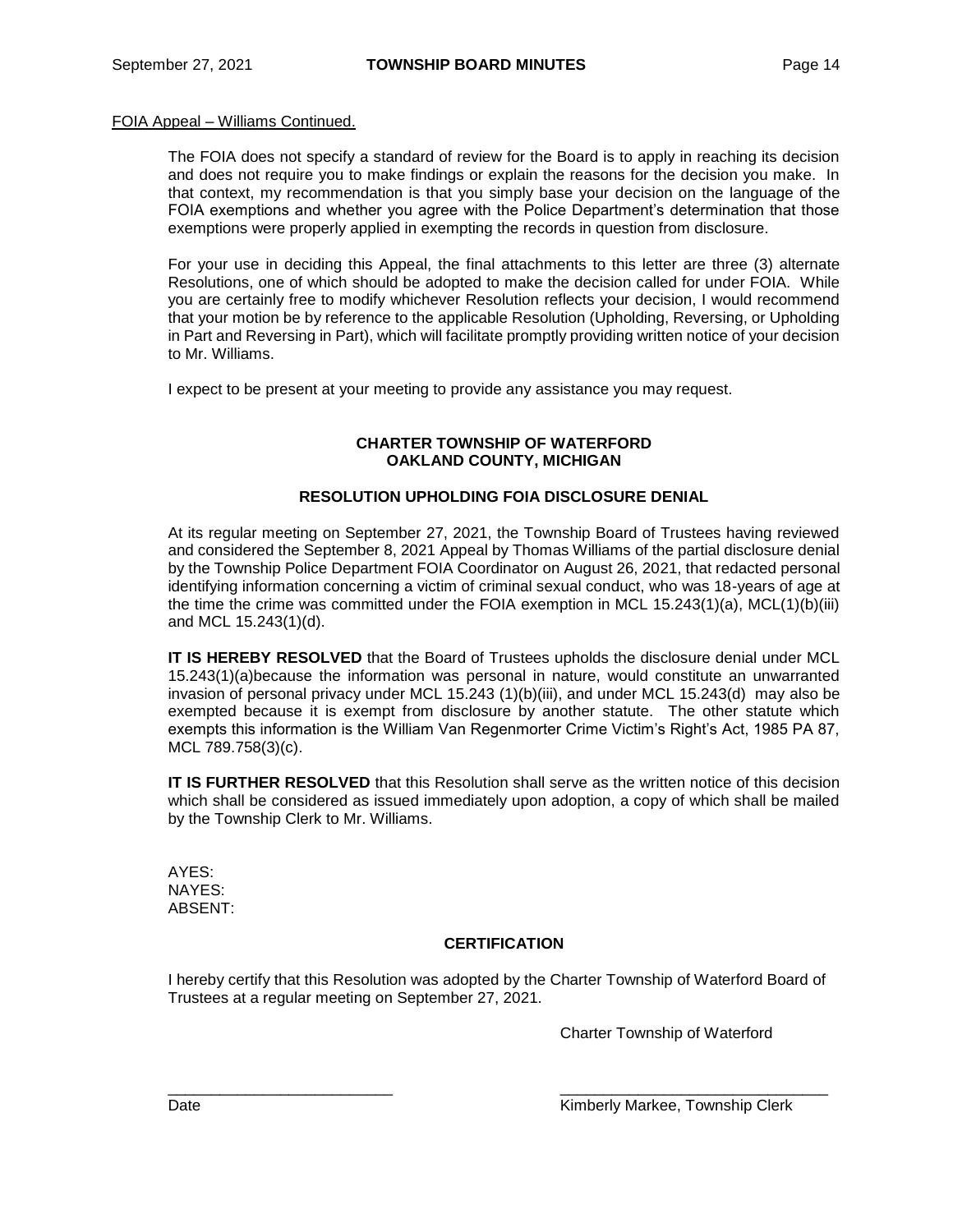FOIA Appeal – Williams Continued.

#### **CHARTER TOWNSHIP OF WATERFORD OAKLAND COUNTY, MICHIGAN**

#### **RESOLUTION UPHOLDING IN PART AND REVERSING IN PART FOIA DISCLOSURE DENIAL**

At its regular meeting on September 27, 2021, the Township Board of Trustees having reviewed and considered the September 8, 2021 Appeal by Thomas Williams of the partial disclosure denial by the Township Police Department FOIA Coordinator on August 26, 2021, that redacted personal identifying information concerning a victim of criminal sexual conduct, who was 18-years of age at the time the crime was committed under the FOIA exemption in MCL 15.243(1)(a), MCL(1)(b)(iii), MCL 15.243(1)(d) and The William Van Regenmorter Crime Victim's Right's Act, 1985 PA 87.

**IT IS HEREBY RESOLVED** that the Board of Trustees upholds the disclosure denial with respect to the request for

**IT IS FURTHER RESOLVED** that the Board of Trustees partially reverses the disclosure denial with respect to the request to  $\blacksquare$  which shall be redacted to exclude all information which would tend to reveal the identity of the victim, the victim's family or other relationship to accused individual.

**IT IS FURTHER RESOLVED** that this Resolution shall serve as the written notice of this decision which shall be considered as issued immediately upon adoption, a copy of which shall be mailed by the Township Clerk to Mr. Williams.

AYES: NAYES: ABSENT:

## **CERTIFICATION**

I hereby certify that this Resolution was adopted by the Charter Township of Waterford Board of Trustees at a regular meeting on May 24, 2021.

\_\_\_\_\_\_\_\_\_\_\_\_\_\_\_\_\_\_\_\_\_\_\_\_\_\_ \_\_\_\_\_\_\_\_\_\_\_\_\_\_\_\_\_\_\_\_\_\_\_\_\_\_\_\_\_\_\_

Charter Township of Waterford

Date **Contract Contract Contract Contract Contract Contract Contract Contract Contract Contract Contract Contract Contract Contract Contract Contract Contract Contract Contract Contract Contract Contract Contract Contract** 

#### **CHARTER TOWNSHIP OF WATERFORD OAKLAND COUNTY, MICHIGAN**

## **RESOLUTION REVERSING FOIA DISCLOSURE DENIAL**

At its regular meeting on September 27, 2021, the Township Board of Trustees having reviewed and considered the September 8, 2021 Appeal by Thomas Williams of the partial disclosure denial by the Township Police Department FOIA Coordinator on August 26, 2021, that redacted personal identifying information concerning a victim of criminal sexual conduct, who was 18-years of age at the time the crime was committed under the FOIA exemption in MCL 15.243(1)(a), MCL(1)(b)(iii) and MCL 15.243(1)(d).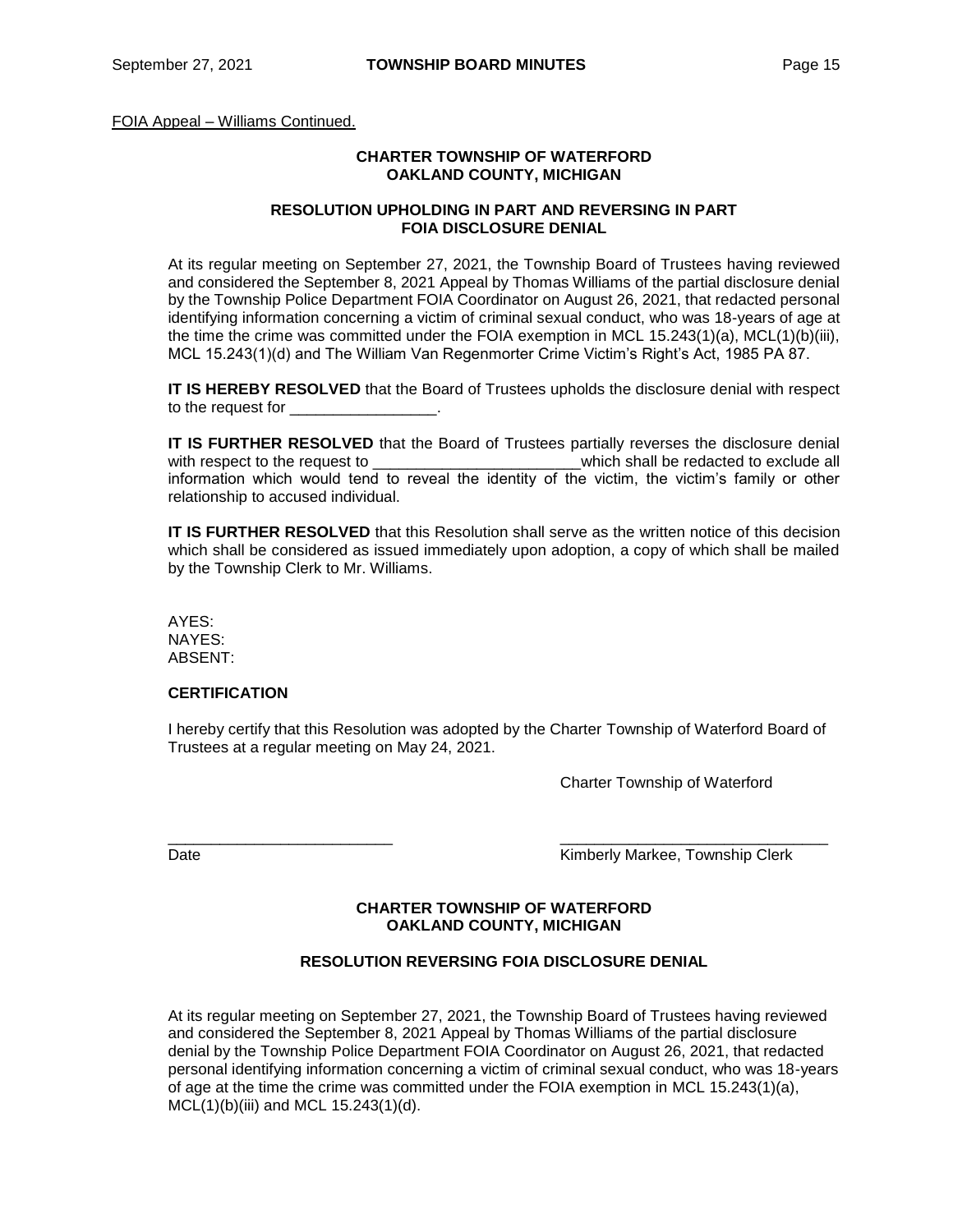#### FOIA Appeal – Williams Continued.

IT IS HEREBY RESOLVED that the Board of Trustees reverses the disclosure denial and that exempted reports shall be provided to Mr. Williams without redactions.

IT IS FURTHER RESOLVED that this Resolution shall serve as the written notice of this decision which shall be considered as issued immediately upon adoption, a copy of which shall be mailed by the Township Clerk to Mr. Williams.

AYES: NAYES: ABSENT:

## **CERTIFICATION**

I hereby certify that this Resolution was adopted by the Charter Township of Waterford Board of Trustees at a regular meeting on September 27, 2021.

\_\_\_\_\_\_\_\_\_\_\_\_\_\_\_\_\_\_\_\_\_\_\_\_\_\_ \_\_\_\_\_\_\_\_\_\_\_\_\_\_\_\_\_\_\_\_\_\_\_\_\_\_\_\_\_\_\_

Charter Township of Waterford

Date **Contract Contract Contract Contract Contract Contract Contract Contract Contract Contract Contract Contract Contract Contract Contract Contract Contract Contract Contract Contract Contract Contract Contract Contract** 

Moved by Bartolotta,

Seconded by Markee, RESOLVED, to adopt the Resolution Upholding FOIA Disclosure Denial Trustees as requested by Mr. Williams. A roll call vote was taken.

Ayes: Wall, Markee, Thomas, Bartolotta, Hauswirth, Matsura, and Monohon Nays: None Absent: None

Motion carried unanimously.

## 6.5 **Possible Adoption of Text Amendment 2021-Z-014; Outdoor Dining In C-2**

The following memo was received from Jeff Polkowski, Superintendent of Planning and Zoning.

Attached for your review and consideration, please find one (1) proposed Zoning Ordinance Text Amendment. This ordinance amendment was initiated after the expiration of the Resolution Allowing Temporary Uses Due to COVID-19 States of Emergency, Orders, and Related Hardships. The intent of the now expired Resolution was to provide relief to Waterford Township's business owners and their patrons due to the hardships imposed from the COVID-19 pandemic by allowing outdoor seating, and expansions to existing outdoor seating.

At this time it was discovered that, although outdoor dining is permitted with a Special Use Approval by the Planning Commission in the C-1, C-3, and C-4 Zoning Districts, it is not mentioned as an allowed use in the C-2 Zoning District. Because of the allowance of this use in the more intensive and less intensive Zoning Districts, staff can only speculate that this was an erroneous oversight when first drafting the Zoning Ordinance

The Zoning Ordinance defines Outdoor Dining Patios as: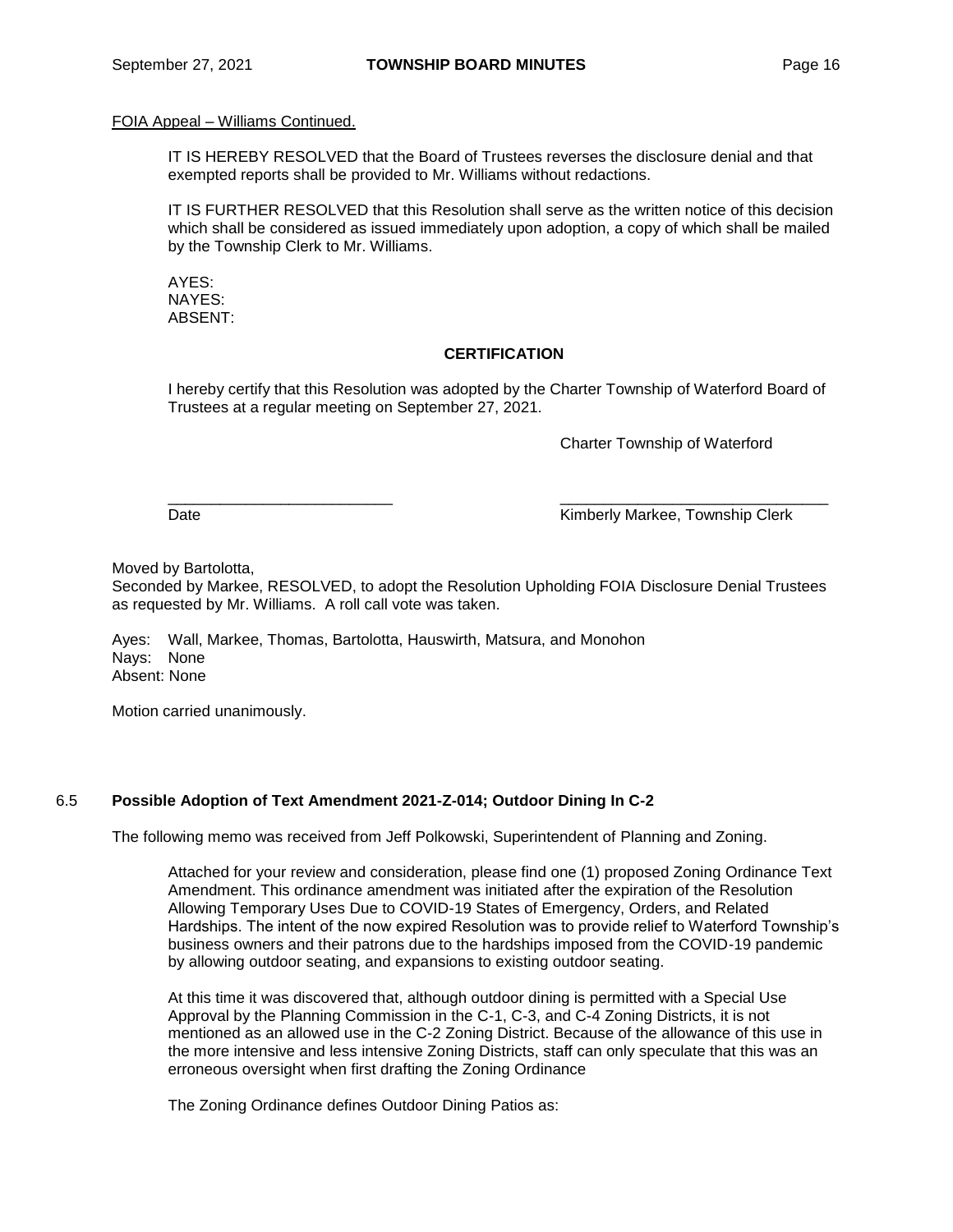Possible Adoption of Text Amendment 2021-Z-014; Outdoor Dining In C-2 Continued.

**Outdoor Dining Patio**. *A structure consisting of an improved surface upon which outdoor tables, chairs, plantings, and related decorations and fixtures are located and maintained for food and beverages.*

As with all current outdoor dining regulations, they must be conducted in areas structurally attached to or located directly adjacent to or upon the principal building used for restaurant establishments. The Planning Commission shall review and may stipulate requirements for reasonable restrictions on the hours of operations, additional screening and fencing, service area accessibility, waste material containers and disposal of waste materials, effective pedestrian circulation, seating capacity, additional required parking, and future review to ensure conformance with such stipulations and the performance standards established in this Zoning Ordinance.

## **Planning Commission Recommendation and Findings**

The Planning Commission reviewed this proposed Rezoning at the regularly scheduled meeting on August 24, 2021 and resolved unanimously, to forward a favorable recommendation to the Township Board.

## **Motions**

Based upon the Planning Commission's favorable recommendation at the August 24, 2021 regular meeting for this zoning ordinance amendment, should the Board want to consider adopting the proposed ordinance amendment, the appropriate motion would be to introduce the attached Ordinance and schedule it for possible adoption at the September 27, 2021 meeting.

I have attached a map highlighting the affected parcels within the Township. Should you have any question's please do not hesitate to reach out to this office.

#### STATE OF MICHIGAN COUNTY OF OAKLAND CHARTER TOWNSHIP OF WATERFORD ORDINANCE NO. 2021-Z-014 **TEXT AMENDMENT TO ZONING ORDINANCE**

An Ordinance to amend the Waterford Township Zoning Ordinance No. 135-A ("Zoning Ordinance") Section 3-704 C-2, Small Business District text to allow Restaurant Establishments with outdoor dining, as permitted uses after special approval.

THE CHARTER TOWNSHIP OF WATERFORD ORDAINS:

## *Section 1 of Ordinance*

Section 3-704.5 of the Waterford Township Zoning Ordinance that lists permitted uses after special approval in the C-2, Small Business District, is amended by adding a new subsection C to read as follows:

C. Restaurant Establishments (See **Restaurant Establishments** in **Section 1-007**) with outdoor dining patios conducted in areas structurally attached to and/or located directly adjacent to or upon the principal building used for restaurant establishments. The Planning Commission shall review and may stipulate requirements for reasonable restrictions on the hours of operation, additional screening and fencing, service area accessibility, waste material containers and disposal of waste materials, effective pedestrian circulation, seating capacity, additional required parking, and future review to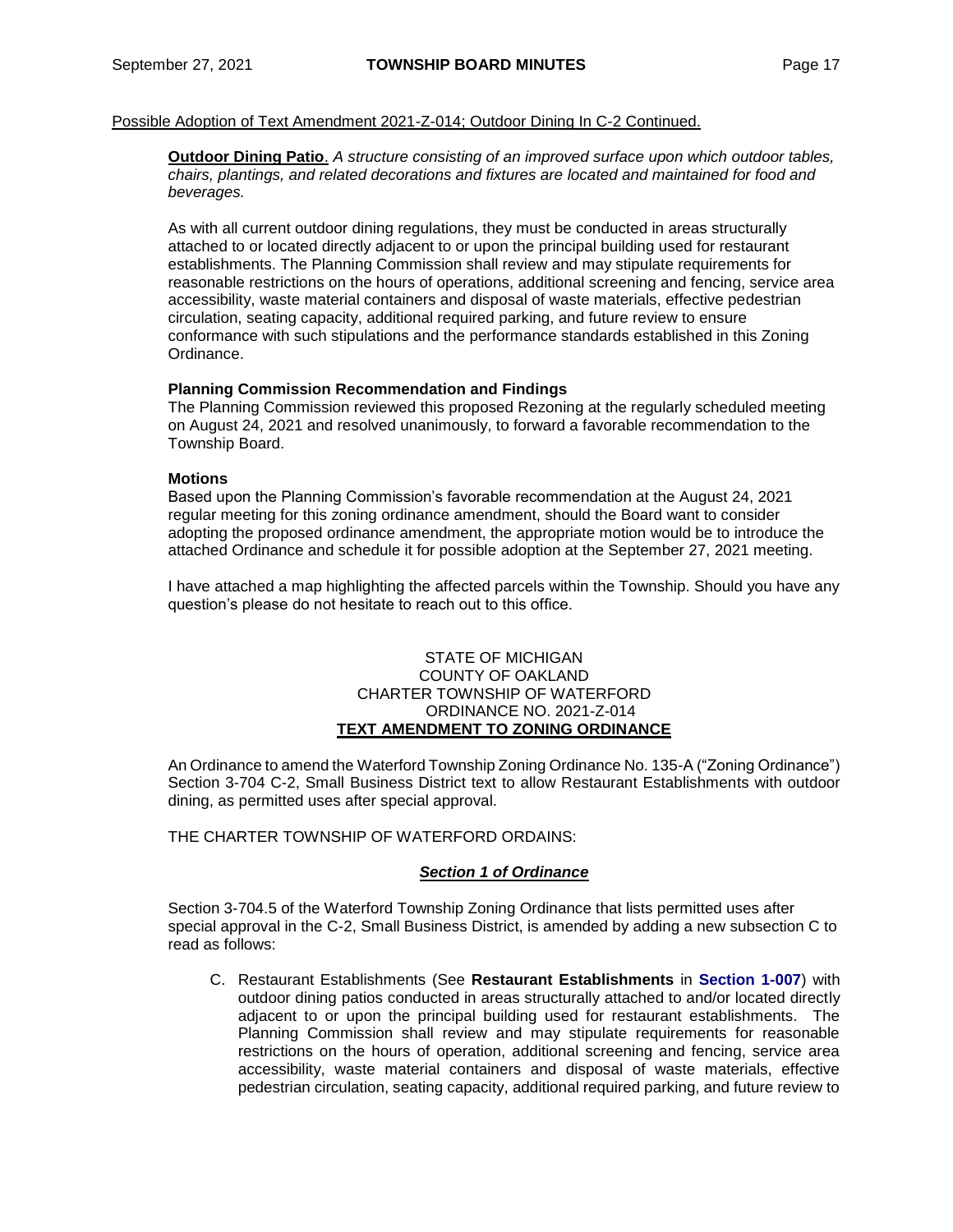#### Possible Adoption of Text Amendment 2021-Z-014; Outdoor Dining In C-2 Continued.

ensure conformance with such stipulations and the performance standards established in this Zoning Ordinance. (Effective 9/27/21)

#### *Section 2 of Ordinance*

The effective date of this Ordinance shall be on the  $8<sup>th</sup>$  day after publication, or a later date as provided in the Michigan Zoning Enabling Act for when a petition for voter referendum on this Ordinance and/or a notice of intent to submit such a petition is timely filed with the Township Clerk.

#### **CERTIFICATION**

I certify that this Zoning Ordinance Text Amendment was adopted by a majority vote of the members of the Board of Trustees of the Charter Township of Waterford at a meeting duly called and held on September 27, 2021.

\_\_\_\_\_\_\_\_\_\_\_\_\_\_\_\_\_\_\_\_\_\_\_ \_\_\_\_\_\_\_\_\_\_\_\_\_\_\_\_\_\_\_\_\_\_\_\_\_\_\_\_\_\_\_

Date **Date Example 20** Kimberly Markee, Township Clerk

Mr. Polkowski addressed the Board of Trustees.

Supervisor Wall opened for public comments, and no one addressed the Board of Trustees.

Trustee Bartolotta stated that the planning commission sent a favorable recommendation.

Moved by Bartolotta, Seconded by Markee; RESOLVED, to adopt Text Amendment Ordinance No. 2021-Z-014, in outdoor dining in C-2. A roll call vote was taken.

Ayes: Wall, Markee, Thomas, Bartolotta, Hauswirth, Matsura, and Monohon Nays: None Absent: None

Motion carried unanimously.

#### **6.6 Possible Adoption of Rezoning Ordinance 2021-Z-015; Rezoning PL to R-1C, Parcel ID 13-18-100- 008. 15.2 Acres at Northeast Corner of Williams Lake Road and Hatchery Roads**

The following memo was received by Township Attorney Joellen Shortley.

The proposed development for Williams Lake and Hatchery Roads is before you for consideration with a revised site plan from the version presented to you on May 24, 2021. The initial version was proposed as a 66-unit single-family development. The current version is for a 55-unit development. The owner of the property has offered conditions on the use and development of the land as a condition to the requested rezoning. While conditional rezoning is not provided for in the Township Zoning Ordinance, Section 405 of the Michigan Zoning Enabling Act, MCL125.3405 does authorize the use of conditional rezoning. A copy of that Section is attached for reference.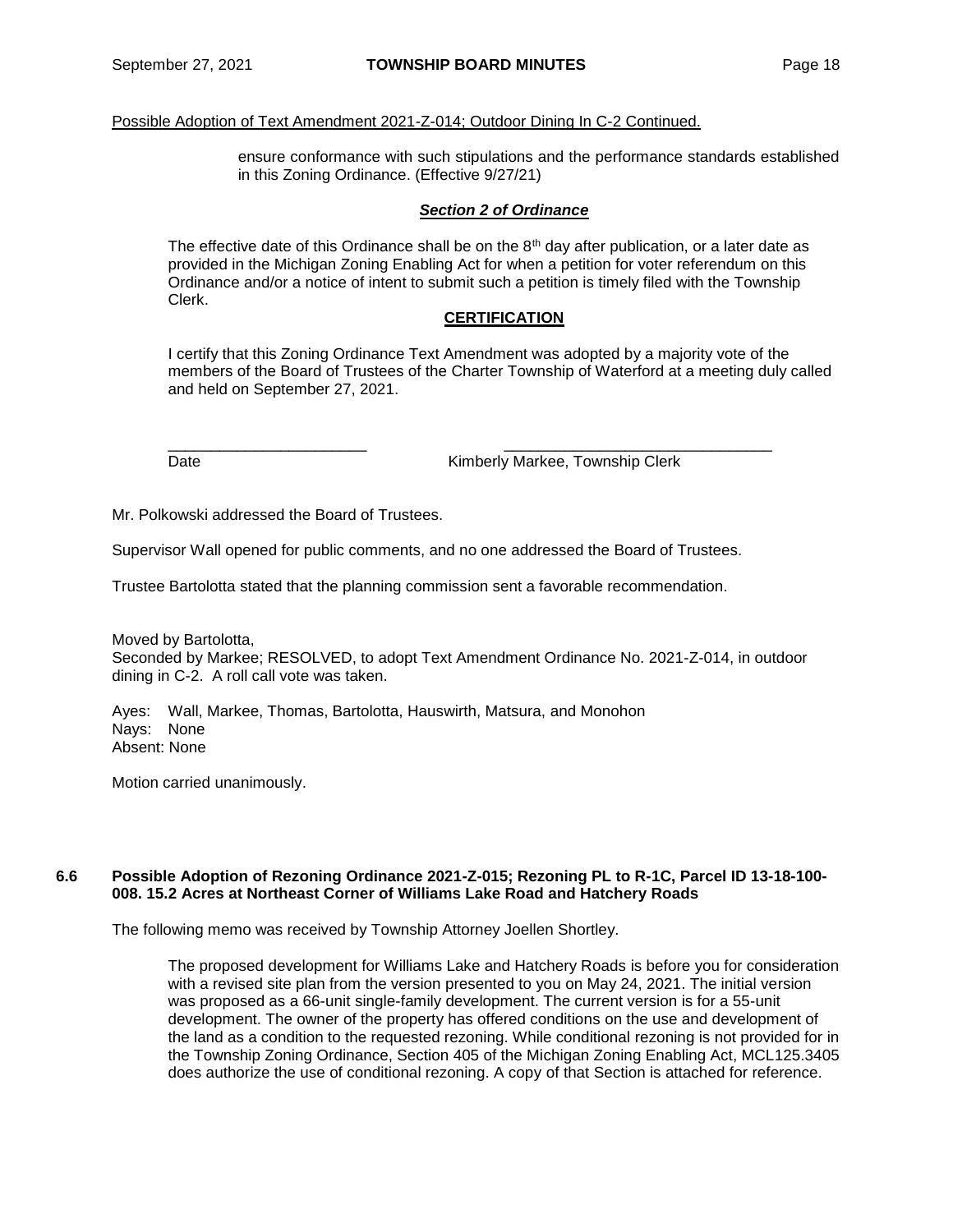Attached are letters from the Road Commission for Oakland County (Road Commission) as the owner of the property, and JLG Properties, Inc., the applicant for this rezoning.

As you can see from the letters, the Road Commission and JLG are each offering and agreeing that if you approve the rezoning, it will be conditioned on the property only being used and developed, without zoning ordinance variances, for a 55-unit, single-family development according to specified plans. The Preliminary Grading and Utility Plan and Site Plan and the Landscape Plan received concept plan approval from the Planning Commission on August 24, 2021, subject to approval of this rezoning.

The statute does not restrict when conditions may be voluntarily offered by the owner of land. The presentation to the Planning Commission was consistent with the conditional rezoning concept outlined in the statute. Therefore, it is our opinion that, based on the Road Commission letter as the owner of the property, if you approve the offered conditions and the rezoning, those conditions would be enforceable by the Township.

There are some important features of the statute to it to keep in mind. First, pursuant to subsection (5), you may not attempt to negotiate or require the Road Commission to offer different or modified conditions. Second, if you do not want to require the property to be used and developed according to the specified plans, you do not have to approve the conditional offer. If that is the case, a motion to deny the Road Commission's offer of conditions and deny the conditional rezoning would be the appropriate action. You may also approve a rezoning change from PL to R-1C without the offered conditions, the property could then be used for any permitted principal or special approval use in the R-1C Zoning District. Subsection (2) of the statute allows you to establish a time period during which the conditions will apply. In our opinion, doing this is optional and does not require approval of the property owner. In the context of this case, and without suggesting whether you should or should not do so, it is our opinion that you could establish a deadline date for permits and approvals to be obtained and for construction to commence on the required residential development. If you wanted to do that, an additional section would be added to the ordinance to read as follows:

All governmental permits and approvals required for the subdivision to be lawfully constructed shall be issued or obtained and construction shall be commenced no later than \_\_\_\_\_\_\_\_\_\_\_, and if this condition is not complied with, the zoning of the property shall revert to PL–Public Lands.

Since this matter is on your agenda for possible introduction of an ordinance, the final attachments with this letter are an ordinance to rezone the property with the conditions that have been offered and a second ordinance option that includes a deadline for permit approvals and construction commencement in Section 3 of the Ordinance.

With the above background, we suggest the following approach:

- 1. A motion to introduce the Conditional Zoning Ordinance Map Amendment Ordinance and to approve the conditions offered by the Road Commission, as presented and schedule the Ordinance for possible adoption at the Board's meeting on September 27, 2021. (Ordinance 1).
- 2. A motion to introduce the Conditional Zoning Ordinance Map Amendment Ordinance with the added condition described above with a deadline date of \_\_\_\_\_\_\_\_\_\_\_\_and schedule the Ordinance for possible adoption at the Board's meeting on September 27, 2021. (Ordinance 2)

If you do not want to approve the offered conditions, a motion to not introduce the Conditional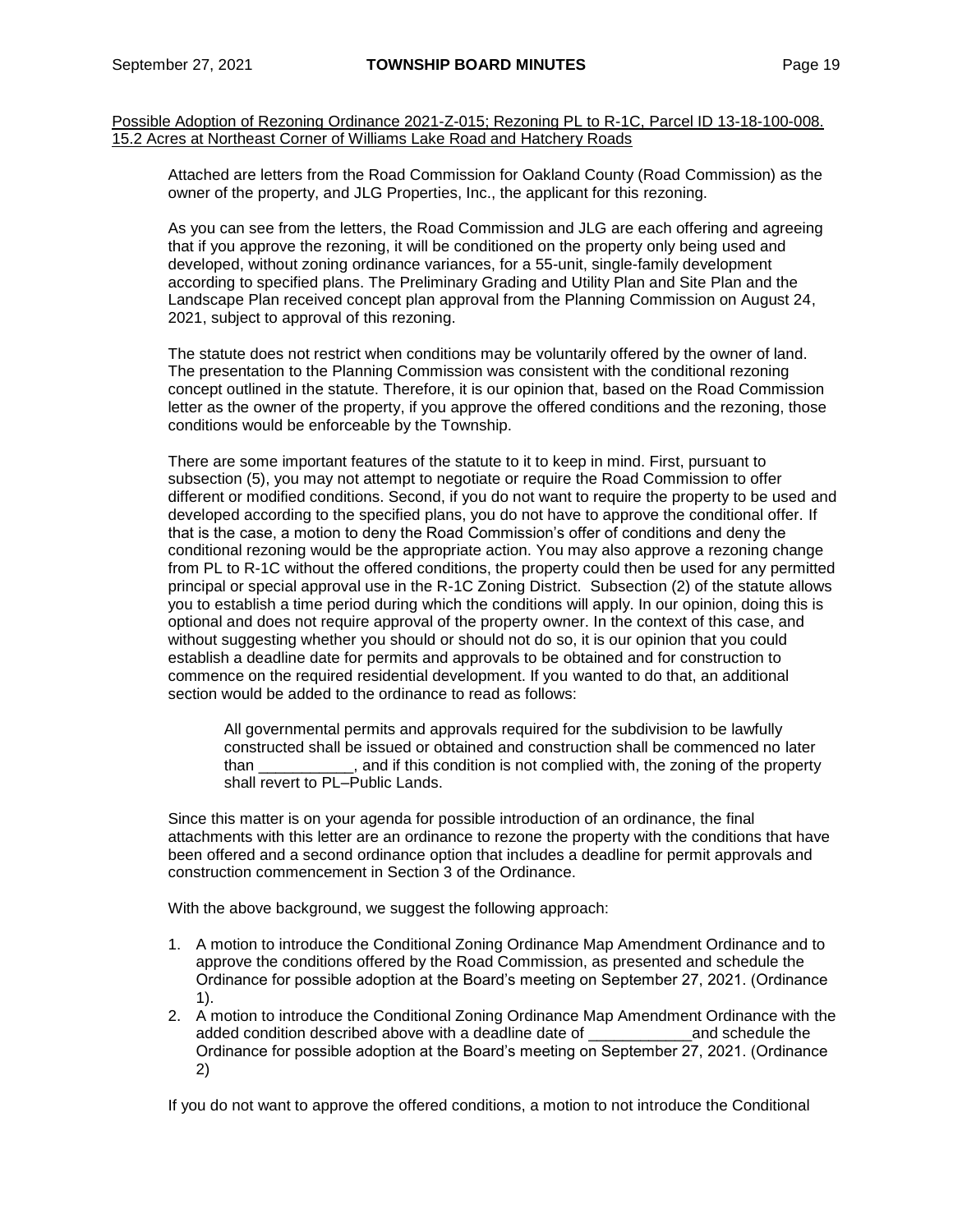Zoning Ordinance Map Amendment Ordinance and deny the conditional rezoning.

If you have any questions, please do not hesitate to call.

The following is the Conditional Zoning Ordinance Map Amendment introduced at the September 13, 2021, regular board meeting.

#### STATE OF MICHIGAN COUNTY OF OAKLAND CHARTER TOWNSHIP OF WATERFORD ORDINANCE NO. 2021-Z-015

## **CONDITIONAL ZONING ORDINANCE MAP AMENDMENT**

An ordinance to amend the Waterford Township Zoning Ordinance by rezoning a parcel of property with conditions on its use and development as authorized by MCL 125.3405 and amending the Zoning Map.

THE CHARTER TOWNSHIP OF WATERFORD ORDAINS:

## *Section 1 of Ordinance*

The vacant 15.19 acre parcel of property at the Northeast corner of Williams Lake and Hatchery Roads that is assigned Tax Parcel No. 13-18-100-008 and legally described in the attachment to this Ordinance ("Property"), is rezoned, with the conditions in this Ordinance on the use and development of that property, from PL, Public Lands District, to R-1C, Single-Family Residential District**,** with the Zoning Map that is adopted by and made part of the Waterford Township Zoning Ordinance in Section 3-101, to be changed and amended to reflect this conditional rezoning.

## *Section 2 of Ordinance*

The rezoning in Section 1 of this Ordinance is conditioned on the Property only be used and developed, without zoning ordinance variances, for the single-family subdivision shown and described on the following plans that have been filed with the Township Planning and Zoning Superintendent, subject to possible modification based upon review of the permitting agencies of the Township, Oakland County and the State of Michigan, provided the plans remain largely consistent as presented and the number of residential homesites does not exceed 55:

1. Site & Utility Plan prepared by Paul J. Boomer for Proprietor, JLG Properties, Inc., dated 08- 13-21, with page # 1991-34.

2. Color version of Landscape Plan - Richardson Ct. by Diffin Engineering & Surveying for Client, JLG Properties, LLC, and Job No. 210307, dated 8-31-21, and marked as Sheet No. 1.

3. Black and white version of Landscape Plan - Richardson Ct. by Diffin Engineering & Surveying for Client, JLG Properties, LLC, and Job No. 210307, dated 8-31-21, and marked as Sheet No. 2.

The rezoning in Section 1 is also subject to the condition that upon the Township receiving written notice from the Road Commission for Oakland County that JLG Properties, Inc. has not purchased the property and no longer has a contract or agreement with the Road Commission to do so, the zoning of the property shall revert to PL, Public Lands.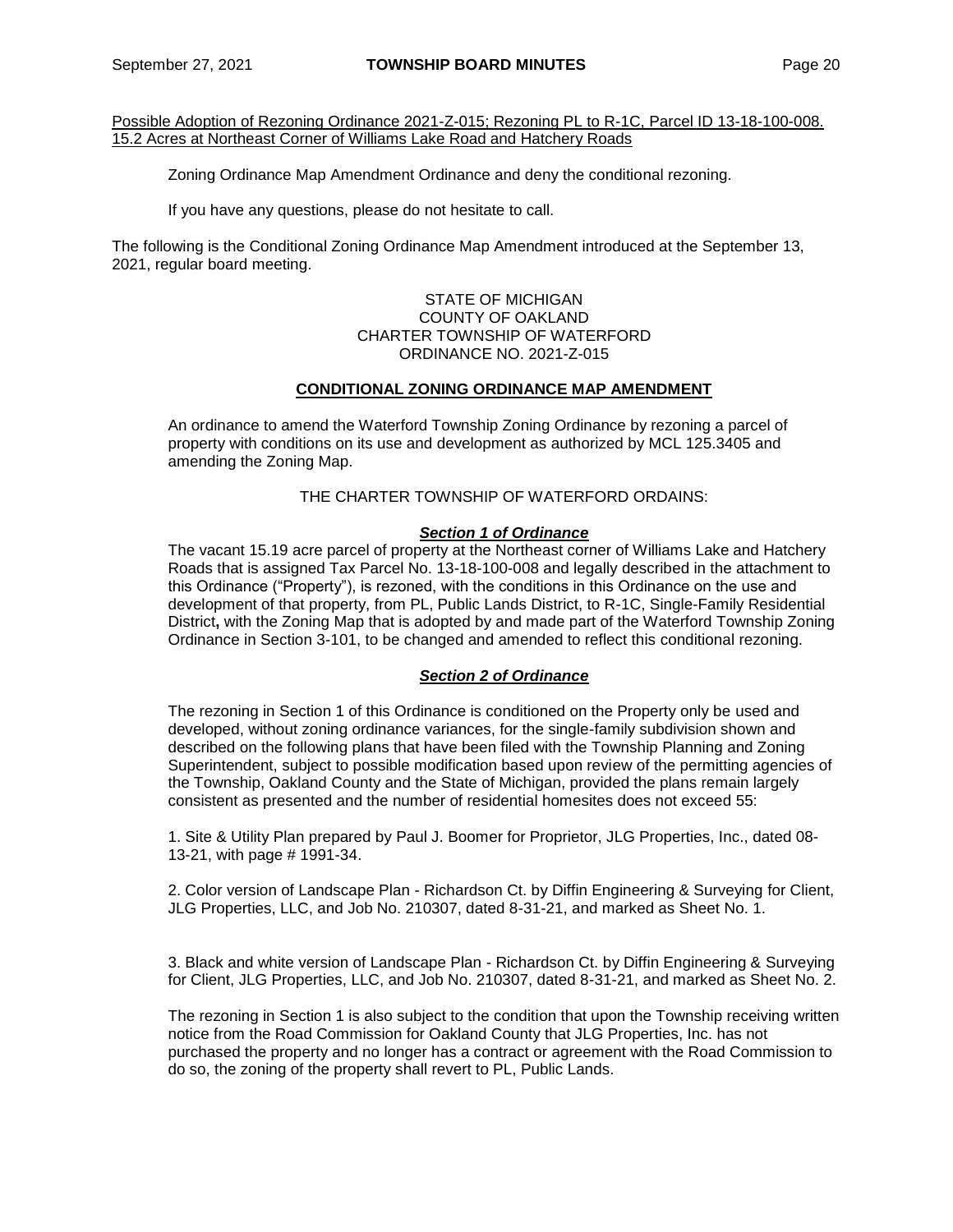## *Section 3 of Ordinance*

The effective date of this ordinance shall be on the 8th day after publication, or a later date as provided in the Michigan Zoning Enabling Act for when a petition for voter referendum on this Ordinance and/or a notice of intent to submit such a petition is timely filed with the Township Clerk.

## **CERTIFICATION**

I certify that this Zoning Ordinance Map Amendment Ordinance was adopted by a majority vote of the members of the Board of Trustees of the Charter Township of Waterford at a meeting duly called and held on

\_\_\_\_\_\_\_\_\_\_\_\_\_\_\_\_\_\_\_\_\_ \_\_\_\_\_\_\_\_\_\_\_\_\_\_\_\_\_\_\_\_\_\_\_\_\_\_\_\_\_\_\_

CHARTER TOWNSHIP OF WATERFORD

Date **Contract Contract Contract Contract Contract Contract Contract Contract Contract Contract Contract Contract Contract Contract Contract Contract Contract Contract Contract Contract Contract Contract Contract Contract** 

## **LEGAL DESCRIPTION ATTACHMENT TO ORDINANCE 2021-Z-015**

A PART OF THE NORTHWEST ¼ OF SECTION 18, T-3-N, R-9-E, WATERFORD CHARTER TOWNSHIP, OAKLAND COUNTY, MICHIGAN, BEING MORE PARTICULLARY DESCRIBED AS COMMENCING AT THE NORTH ¼ CORNER OF SAID SECTION 18; THENCE S 00°05'37" W 125.23 FEET; THENCE N 89°54'23" W 60.00 FEET TO THE POINT OF BEGINNING; THENCE S 00°05'37" W 1,357.11 FEET; THENCE N 89°57'13" W 547.95 FEET; THENCE N 00°06'38" E 736.11 FEET; THENCE ALONG A CURVE TO THE RIGHT 903.95 FEET, SAID CURVE HAVING A RADIUS OF 630.00 FEET, A CENTRAL ANGLE OF 82°12'39", AND A LONG CHORD BEARING OF N 41°29'08" E 828.38 FEET TO THE POINT OF BEGINNING. CONTAINING 15.19 ACRES.

Trustee Bartolotta stated that the Planning Commission sent a favorable recommendation.

Clerk Markee stated that anything around the property is zoned R-1A, and not R-1C. Trustee Monohon stated there is R-1C. Mr. Polkowski stated that the surrounding area is R-1A, but there is R-1C near the Sandy Beach Drive meets Williams Lake Road. The yellow area is R-1A and the Grey is R-1C. Supervisor Wall stated that typically, R-1C is a condominium.

Trustee Monohon stated that this is public land, and other alternatives could be administratively approved and built.

Supervisor Wall advised the property is zoned public lands because it is owned by a government entity.

Mr. Polkowski stated that Public Lands permitted use without special use is as follows.

Areas of natural and scientific interest. Cemetery establishments Cultural facilities Educational facilities Governmental facilities Institutional facilities Commercial Marinas

Medical establishments owned and operated by governmental agencies, non-profit institutions, or religious organizations. Natural resource management activities Public utility facilities and public utility service facilities Recreational facilities Religious facilities Wildlife reserves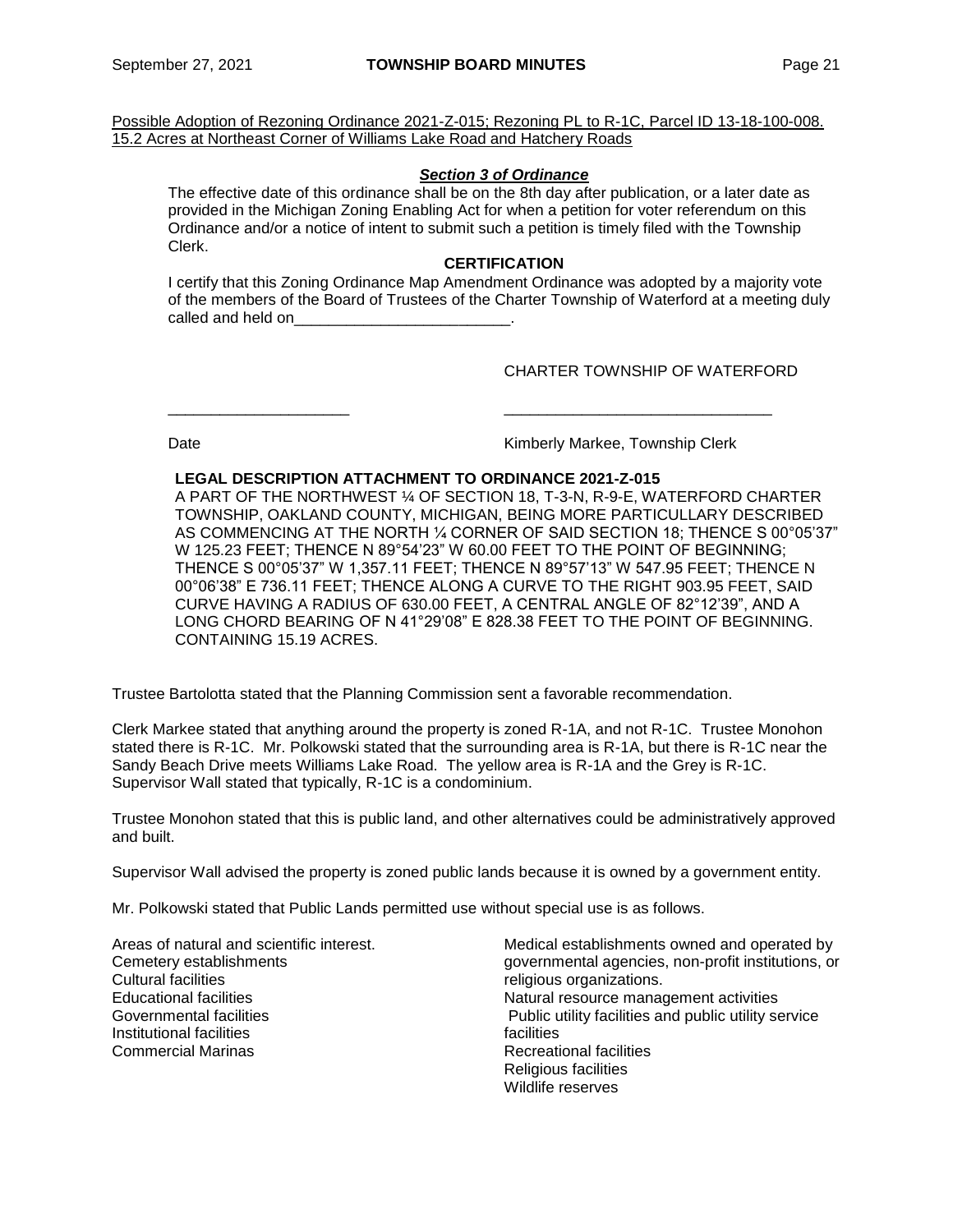Permitted Uses after Special Approval are Correctional Group Homes and Halfway Houses.

Clerk Markee stated we cannot stop development but R-1A is predominant in that area. Science has proven that people that have lived in residential areas with fewest the greenspaces have a 44% higher rate of Physician anxiety disorders over those that live in greenest residential areas. The Developer is proposing R-1C vs R-1A that has larger lots.

Trustee Monohon understands that R-1C allow smaller lot and to keep more of the land undeveloped. Mr. Polkowski, without speaking for the Developer, stated that was the intent. Supervisor Walls stated they went from 66 sites to 55 sites and the vast majority was turned to green space. Mr. Polkowski stated, without advocating for the applicant, he believes that was the intent.

Mr. Joe Locricchio addressed Clerk Markee's comment regarding R-1A and R-1C. What is prevalent, throughout the community is R-1A, and R-1C. In addition, the R-1A density would allow 55 lots on this site. By changing to R-1A, with 55 lots, it would remove the open space that is proposed. Smaller lots are provided to allow more green space. Finally, he stated that the Planning Commission and Mr. Polkowski recommended this, unanimously.

Mr. Locricchio read the following letter from Mr. Scott Kree, Senior Planner, Department of Economic Development, Division of Planning & Local Business Development, Oakland County.

Good afternoon Jeff,

We have contacted the Road Commission for Oakland County (RCOC), Oakland County Facilities Management Department, and the Oakland County Central Services Department/Oakland County International Airport regarding the proposed rezoning of parcel 13- 18-100-008. This parcel is currently owned by the RCOC.

The input that we received is that the proposed rezoning and development **would not have a negative impact on county owned property or their operations**. Therefore, a review of this rezoning will not be taken through the Coordinating Zoning Committee (CZC).

Our office received emails from Waterford residents, including the latest email directed to the Waterford Township Board of Trustees (WTBOT) dated September 13, 2021, from Amanda Paladino. Please share this information with the WTBOT, developer, applicant, public and/or anyone you deem necessary as part of the rezoning process.

Please do not hesitate to contact us if you have any questions or comments about the information provided above.

When the project was denied with the 66 lots, the big issues were density and traffic. We have reflected R-1A density, ingress and egress to the project off of Williams Lake Road. This plan was looked at, and reviewed by the RCOC and the entrance was moved to the north. 33% of the lot is open space. There are 100 ft. from the homes that back up to each other that will be heavily landscaped. The airport has reviewed the plan and dealt with either issues. This use is much less disruptive than what is allowed under PL zoning. He feels that they went with a different perspective to keep greenspace.

Clerk Markee requested how many feet from the home and the property line. Mr. Locricchio stated 5' from the property line. Clerk Markee asked where could a resident place a generator? He stated it depends on the size of the generator. Possibly on a pad next to the home or in the back yard. He stated the density is R-1A.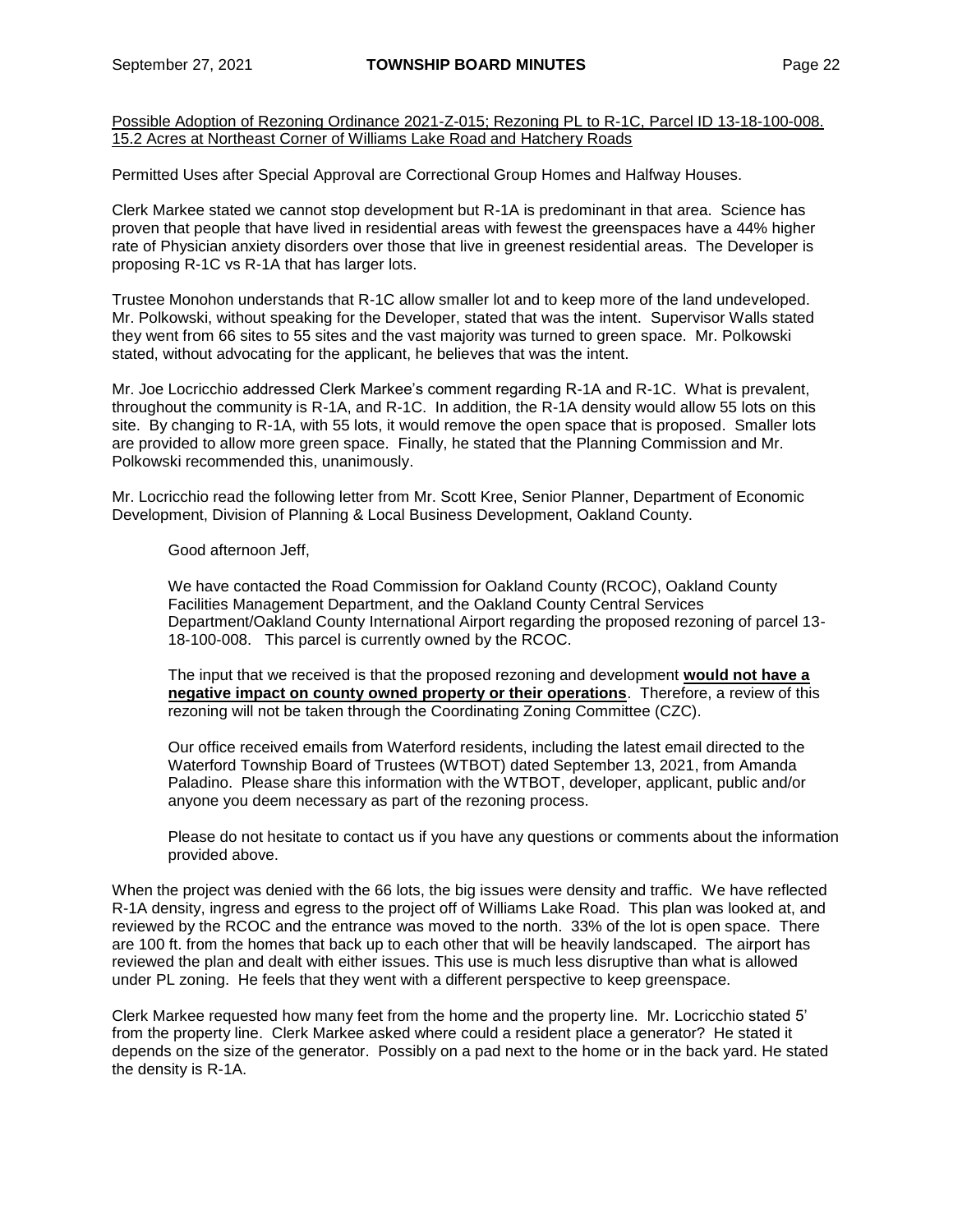Trustee Monohon inquired if he has been approached by anyone else for developing this property and if there would be an issue selling these home near the airport. Mr. Locricchio stated this is a very desirable lot. He has been watching this lot for 13 years. He stated that build partners have been knocking on his door to work on this project, and he see no issue selling near the airport. It is a good location and good community and is not concerned about the project.

Trustee Monohon inquired about approving based on the conditions. Mr. Polkowski stated that applicant has proposed two (2) conditions and that site plan that was approved by the Planning Commission, which has 55 houses, and they complete the sale and closing of the property. If it does not close the designation would revert to the Public Lands designation. They cannot change the site plan.

Clerk Markee inquired what the time line would be if approved. Mr. Locricchio stated they could give a commencement date but not a completion time line.

Paula Milgrim, 7126 Hatchery spoke against Rezoning Ordinance 2021-Z-015.

Mark Eickhoff, 7260 Hatchery Rd – spoke against Rezoning Ordinance 2021-Z-015.

Jessica Sinden, 2824 Lansdowne Rd – spoke against Rezoning Ordinance 2021-Z-015.

Diana Adams, 7337 S Shaker Dr – spoke against Rezoning Ordinance 2021-Z-015.

Sara Hesse, 6871 Forrest Lawn - spoke against Rezoning Ordinance 2021-Z-015.

Cheri Gerzanics, 2700 Grandview Blvd – inquired about the power and infrastructure and spoke against Rezoning Ordinance 2021-Z-015.

Jacquelyn Brown, 945 Oregon Blvd – spoke against Rezoning Ordinance 2021-Z-015.

Brian Nunley, 7230 Hatchery Rd – spoke against Rezoning Ordinance 2021-Z-015 and concerns about student pilots at approach 9-left.

Lorrie Kobylik, 6942 Hatchery Rd – spoke against Rezoning Ordinance 2021-Z-015.

Bob Ammon, 7176 Hatchery Rd – spoke against Rezoning Ordinance 2021-Z-015 and stated sidewalks are needed on Hatchery Road.

Jessica Buck, 7262 Hatchery Rd – spoke against Rezoning Ordinance 2021-Z-015.

Sharon Paladino– spoke against Rezoning Ordinance 2021-Z-015.

Steven Ratz, 2290 Marston – spoke against Rezoning Ordinance 2021-Z-015.

Lisa Smith, 6347 Harriett – spoke against Rezoning Ordinance 2021-Z-015.

Kathy Dutton, 3325 Whitfield Dr – spoke against Rezoning Ordinance 2021-Z-015.

Ed Ford, 6879 Forestlawn Ct – spoke against Rezoning Ordinance 2021-Z-015.

Laura Elkin, 6912 Hatchery Rd – spoke against Rezoning Ordinance 2021-Z-015.

Wendi Royer, 7408 N Shaker - spoke against Rezoning Ordinance 2021-Z-015.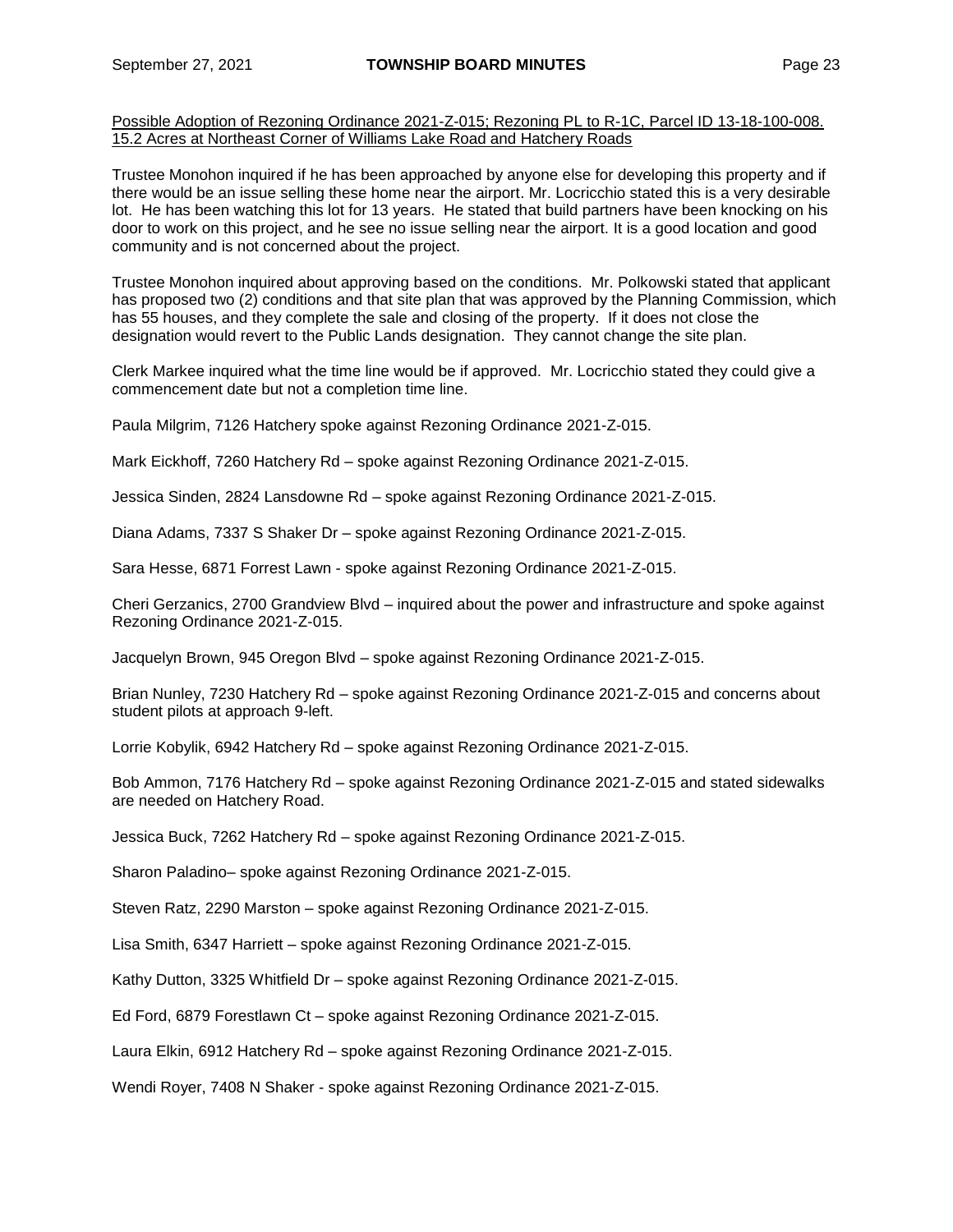Laura Raup, 2375 Campbellgate – spoke against Rezoning Ordinance 2021-Z-015.

Jackie Paladino, 2315 Carlos Dr – spoke against Rezoning Ordinance 2021-Z-015.

Mr. Locricchio stated that he would be placing a sidewalk on Richardson Ct that ties into subdivision and all around the development.

Jacquelyn Brown, 945 Brown Blvd - thanked the board for listening to everyone.

Moved by Bartolotta, Seconded by Thomas; RESOLVED, to adopt Rezoning Ordinance 2021-Z-015; Rezoning PL to R-1C, Parcel ID 13-18-100-008, 15.2 acres at the corner of N. Williams Lake Road and Hatchery Road. A roll call vote was taken.

Ayes: Wall, Thomas, and Bartolotta Nays: Markee, Hauswirth, Matsura, and Monohon Absent: None

Motion failed.

## **7. New Business**

## 7.1 **Delinquent Residential Waste Hauler Billings Request to Transfer to 2021 Winter Tax Roll.**

The following Resolution was submitted by Supervisor Wall.

CHARTER TOWNSHIP OF WATERFORD RESOLUTION TO APPROVE TRANSFER OF DELINQUENT DESIGNATED RESIDENTIAL WASTE HAULER CHARGES TO TAX ROLL AND WINTER 2021 TAX BILLS

## **RECITALS**

- **A.** Pursuant to Section 9-067 of Article III **Delinquent charges inclusion on tax bills and tax roll**: GFL Environmental USA, the designated residential waste hauler servicing Waterford Township municipal residential customers, has requested that the Township place the amount of any delinquent invoices and late payment penalties for each residential premises that have not been paid, on the tax roll and December tax bill as provided in Section 1-014 of the Waterford Township Code of Ordinances.
- **B.** Delinquent charges subject to inclusion on tax bills and the tax roll include amounts due by July 1, 2021 for service periods including October 1 to December 31, 2020; January 1 – March 31, 2021; April 1 – June 30, 2021; and July 1 – September 30, 2021. Residents with delinquent balances were supplied with at least four invoices, and delinquent charges are now nearly 90 days delinquent.
- **C.** Attached to this resolution is an affidavit signed by the authorized representative from GFL Environmental, USA detailing the transfer of delinquent charges to the tax roll as required by the Waterford Township Code of Ordinances.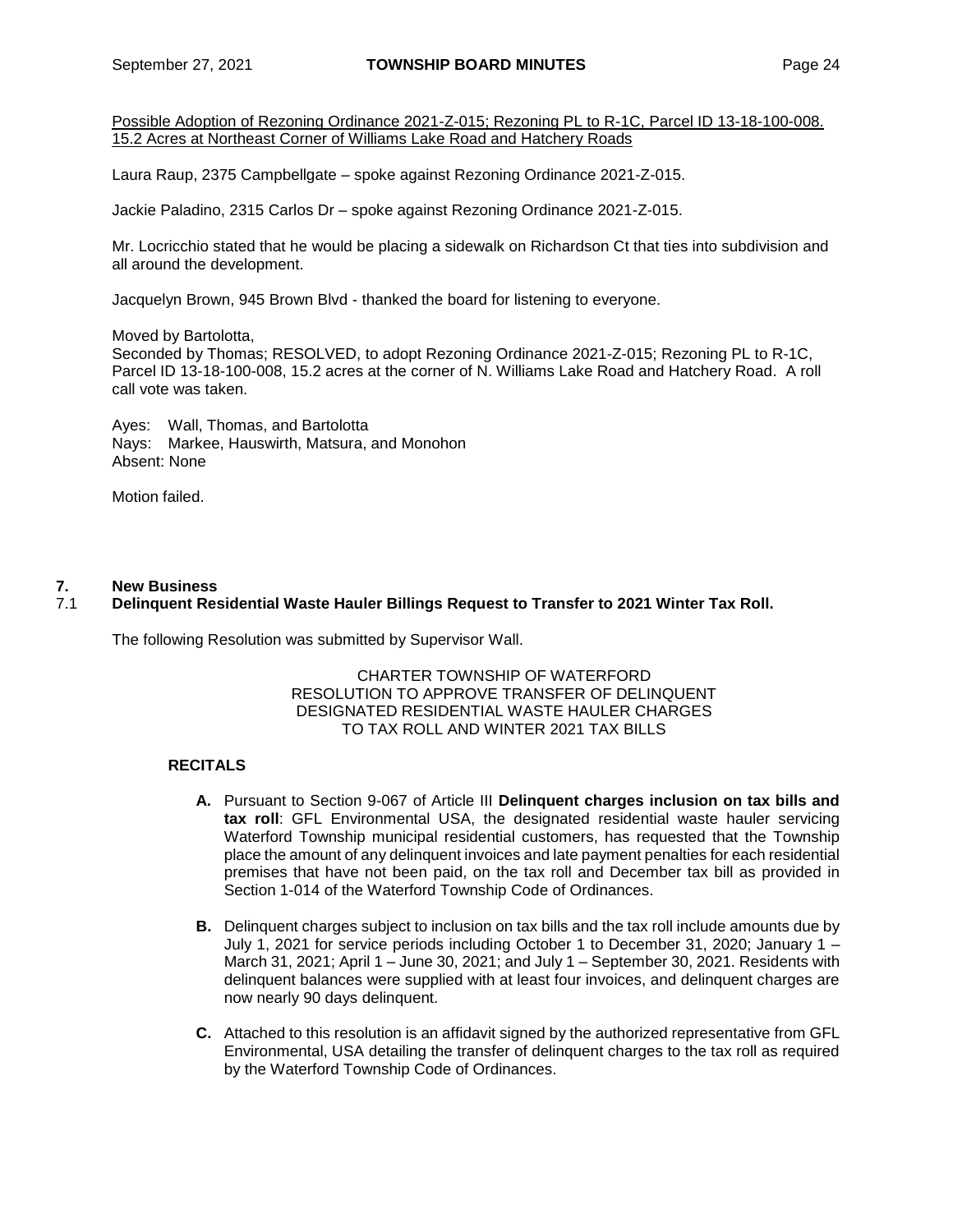Delinquent Residential Waste Hauler Billings Request to Transfer to 2021 Winter Tax Roll.

- **D.** Per Section 9-067 of the Waste Materials and Residential Single Hauler Ordinance Amendment, a six (6%) percent penalty on those amounts will also be included for collection as any other real property tax.
- **E. THEREFORE be it resolved,** The Charter Township of Waterford Board of Trustees approves the tax transfer request for delinquent charges due GFL Environmental, USA the designated residential waste hauler for Waterford Township, the 6% penalty, and authorizes the Waterford Township Treasurer to have the amounts transferred to the Oakland County tax system for inclusion on the tax roll and 2021 Winter tax bill, and we move to adopt this resolution.

I, the undersigned, the Clerk of the Charter Township of Waterford, County of Oakland, Michigan, do hereby certify that the foregoing is a true and correct copy of a resolution adopted at a regular meeting of the Township Board of said Township held on the 27<sup>th</sup> day of September, 2021, the original of which resolution is on file in my office. I further certify that notice of said meeting was given in accordance with the provisions of the Open Meetings Act, MCL 15.261 et.seq.

IN WITNESS WHEREOF, I have hereunto affixed my official signature this  $27<sup>th</sup>$  day of September, 2021.

> Kimberly F. Markee, Clerk Charter Township of Waterford

\_\_\_\_\_\_\_\_\_\_\_\_\_\_\_\_\_\_\_\_\_\_\_\_\_\_\_\_\_\_\_\_\_\_\_\_\_\_\_\_\_\_

Moved By Markee,

Seconded By Matsura; RESOLVED, to adopt Resolution to Approve Transfer of Delinquent Designated Residential Waste Hauler Charges to Tax Roll and Winter 2021 Tax Bills. A roll call vote was taken.

Ayes: Wall, Markee, Thomas, Bartolotta, Hauswirth, Matsura, and Monohon Nays: None Absent: None

Motion carried unanimously.

## 7.2 **DPW Service Department Purchase Request – Ferguson Waterworks**

The following agreement was presented by Justin Westlake, Facility and Operations Superintendent.

Please review the attached quote from Ferguson Waterworks, a Waterford Township 2021 approved single source provider for water service products.

This is for the purchase of water meters, meter reading devices, and associated hardware and material for the DPW Service Department to accurately meter and read the water usage of our residents.

This is a budgeted expense for 2021 and the requested purchase will come from account# 59043-76900 in the amount of \$196,429.96.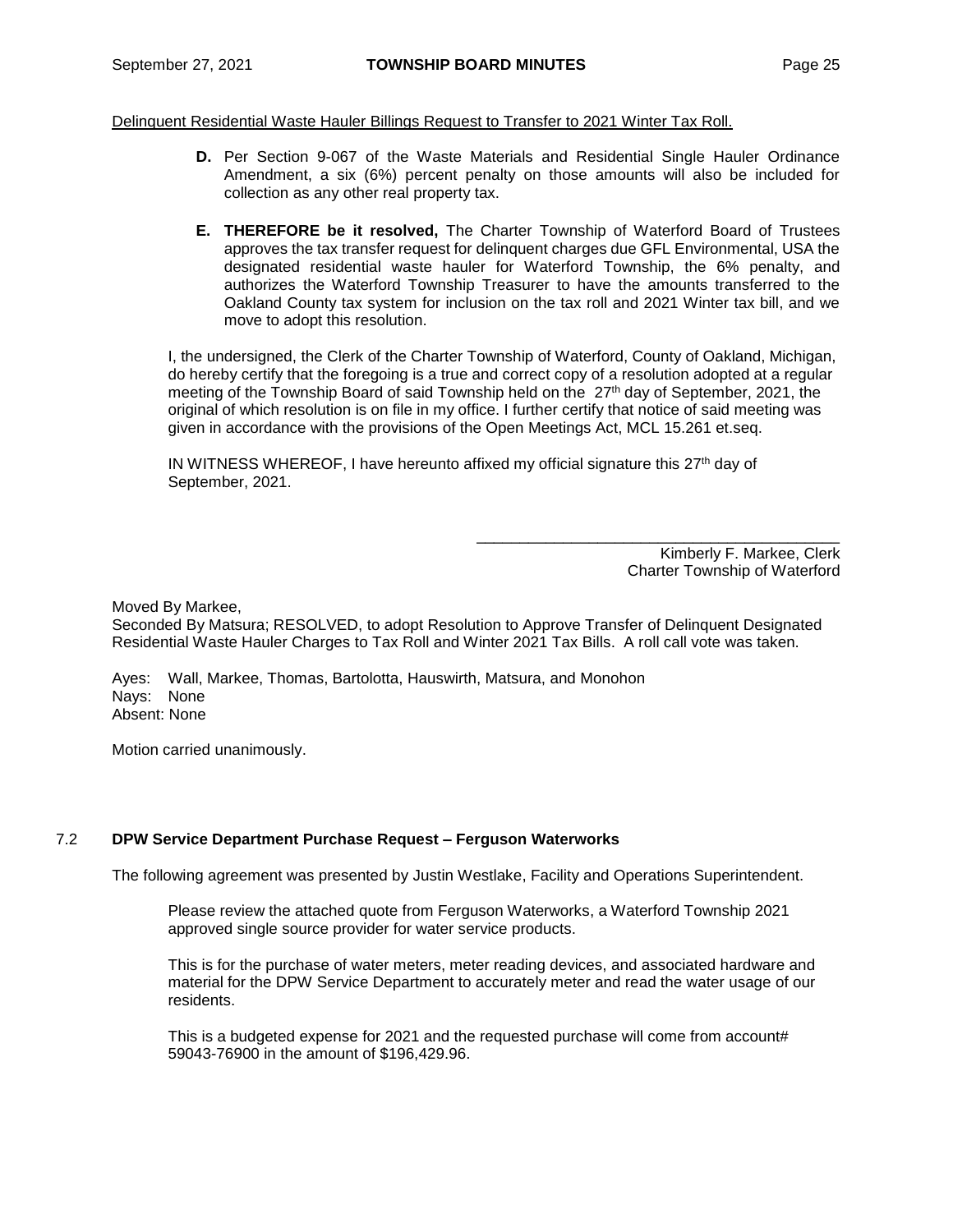DPW Service Department Purchase Request – Ferguson Waterworks Continued.

#### **Requested Board Action Approve the purchase of water service materials from Ferguson Waterworks for \$196,429.96 from account # 59043-76900.**

Trustee Monohon inquired if this price included installation. Mr. Westlake stated it was only for materials.

Moved by Bartolotta,

Seconded by Markee, RESOLVED, to authorize the purchase of water service materials from Ferguson Waterworks for \$196,429.96 from account # 59043-76900. A roll call vote was taken.

Ayes: Wall, Markee, Thomas, Bartolotta, Hauswirth, Matsura, and Monohon Nays: None Absent: None

Motion carried unanimously.

## 7.3 **Total Rehab of Tilden Sewer Lift Station**

The following memo was received by Justin Westlake, Facility and Operations Director.

The wet-well, pumps, pump bases, pump rails, piping, valves, and associated hardware at the Tilden sewer lift station need to be replaced. Please see the attached quotes and descriptions for the various phases of this project we are requesting the Board to approve. This project falls within the Board approved 2021 budget parameters.

Granite, formerly Liquiforce, has been lining sewers and spray coating manholes in Waterford Township for many years. Granite is a single source vendor for Waterford, and they have provided a quote of \$38,000.00 for cleaning, prep work, and finally applying a fast-curing poly urea formula that will bond to the existing concrete to prevent deterioration of the sewer wet-well from sewage and sewer gases.

De-Cal is a single source provider for Waterford and has provided a quote to remove and install all the old pump guiderails, check valves, plug valves, and associated hardware in the amount of \$44,900.00.

Finally, JGM Valve, also a single source vendor, has offered a quote of \$57,674.00 to provide both submersible 30 HP pumps at the station along with pump monitor relays, and the guiderail system designed for these Vaughan chopper pumps. They have also provided a quote for replacement plug and check valves in the amount of \$13,290.00.

## **Township Board Requested Action:**

**Approval of the proposals from the above listed contractors in the total amount of \$153,864.00 which has been budgeted for 2021 from account# 59055-97000.**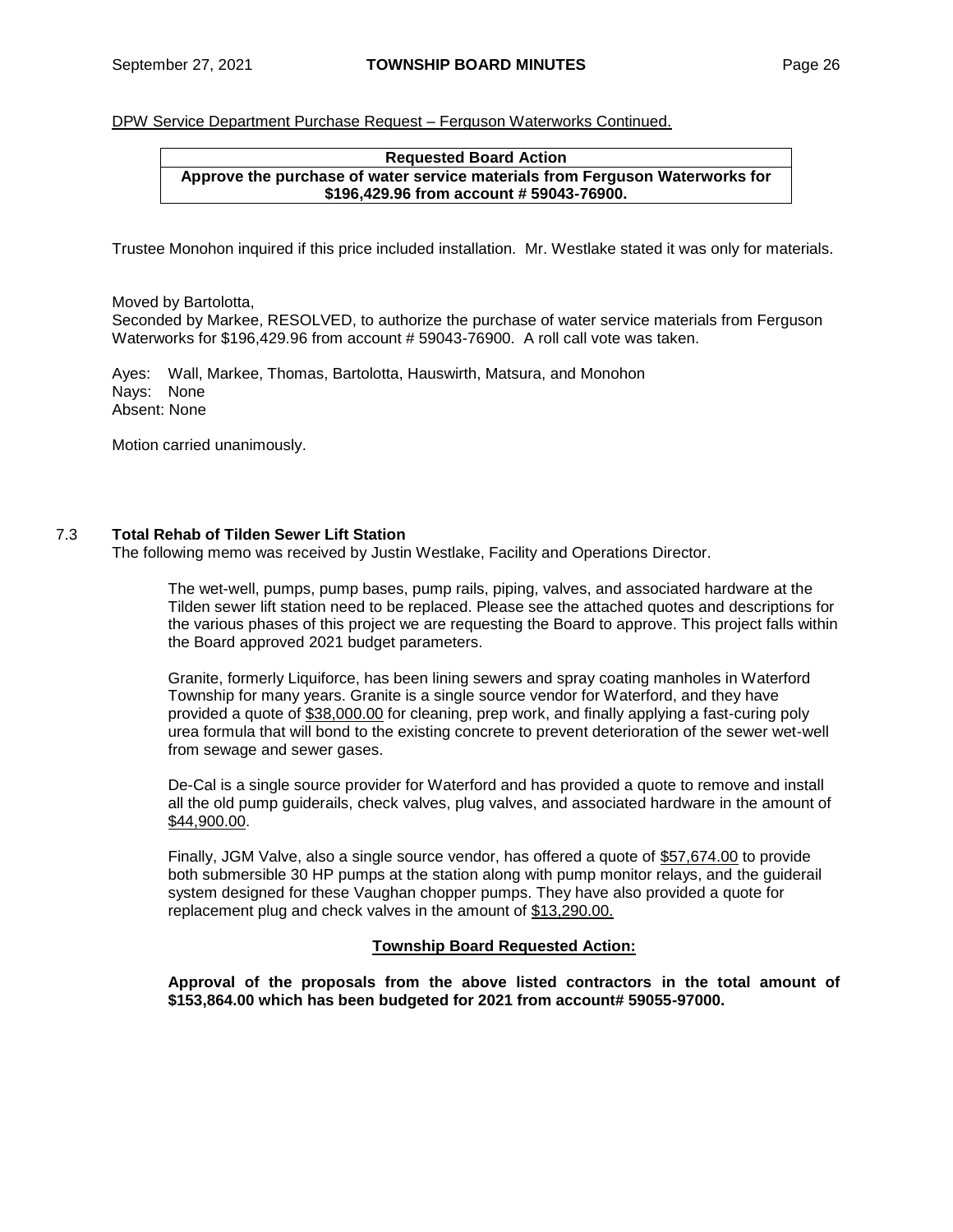Total Rehab of Tilden Sewer Lift Station Continued.

Moved by Bartolotta,

Seconded by Markee, RESOLVED, for the approval of the proposals from the above listed contractors in the total amount of \$153,864.00, which has been budgeted for 2021 from account# 59055-97000. A roll call vote was taken.

Ayes: Wall, Markee, Thomas, Bartolotta, Hauswirth, Matsura, and Monohon Nays: None Absent: None

Motion carried unanimously.

## 7.4 **Proposed Budget Amendment – Crossing Guard Wage Increase**

The following memo was received from Police Chief Underwood.

Over the past several years it has become increasingly difficult to recruit and retain part-time civilian crossing guards. The crossing guard position calls for a person to be available one hour in the morning and one hour in the afternoon, which make it difficult to find people whose availability is that flexible. It is also widely known that most businesses and organizations, including government, are having trouble filling open positions.

Another issue for us is the crossing guard wage is set at \$10.00 per hour, and has been for some time. We are currently required to provide thirteen crossing guards and have only been able to fill ten of those positions. When we don't have a crossing guard to handle a designated crossing, we send a Police Officer to cover that vacancy.

In an attempt to overcome this problem, we have proposed a pay increase for crossing guards in the 2022 budget. The numbers break down as follows:

13 crossing guards 2 hours per day 5 days per week 41 weeks \$10.00 per hour

13 x 2 x 5 = 130 (hours per week) x 41 (weeks) = 5330 (hours) x \$10.00 = \$53,300.00

Because we have not been able to get to full capacity (13), our 2021 budget projection was \$46,669.00.

As with our 2022 budget proposal, we are also proposing that we increase the crossing guard wage in the 2021 budget as well, from \$10.00 per hour to \$13.00 per hour. We believe this will give us a better chance of reaching full capacity as well as relieving our road patrol officers of this responsibility.

The proposed amendment is as follows:

| 5330 (hours) x $$13.00$ per = | \$69,290.00 (line item# 17480-70300) |
|-------------------------------|--------------------------------------|
| <b>FICA</b>                   | \$5,301.00 (line item# 17480-71000)  |
| Total                         | \$74.591.00                          |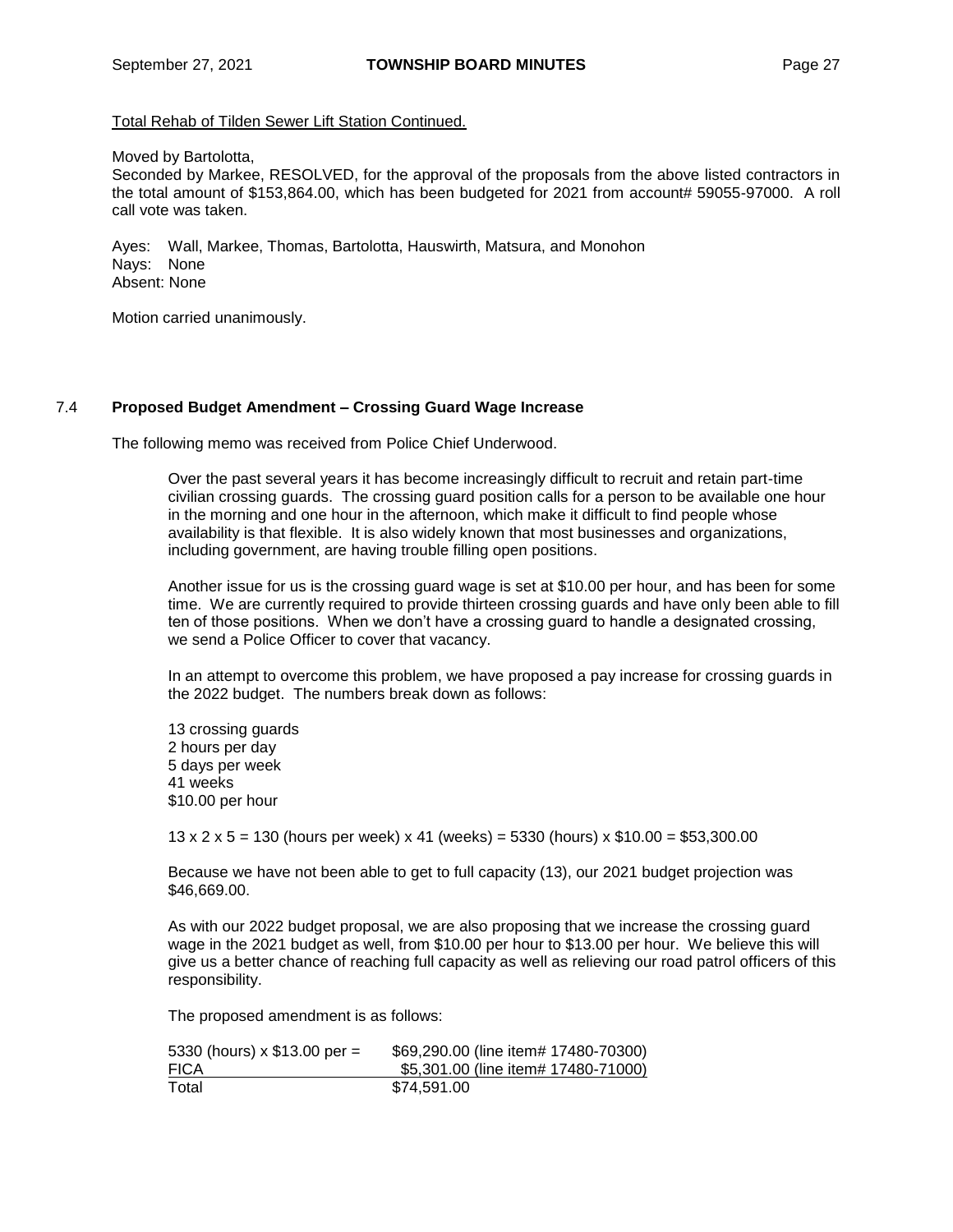## Proposed Budget Amendment – Crossing Guard Wage Increase Continued.

| Current x-ing guard budget | \$46,699.00 |
|----------------------------|-------------|
| Proposed additional cost   | \$27,892.00 |

We respectfully request this honorable body approve the proposed 2021 budget increase in the amount of \$27,892.00, based on the facts set forth above. As always, if you have any questions or need further information, please do not hesitate to contact me.

## Moved by Markee,

Seconded by Hauswirth; RESOLVED, to approve the crossing guard wage to \$13.00 per hour; furthermore, to adjust account number 17480-70300 to \$69,290.00 and account number 17480-7100 to \$5,301.00. A roll call vote was taken.

Ayes: Wall, Markee, Thomas, Bartolotta, Hauswirth, Matsura, and Monohon Nays: None Absent: None

Motion carried unanimously.

## 7.5 **Public Comments limited to Three (3) Minutes per Speaker**

Donna Wall, 3420 Alco Dr., Mrs. Wall congratulated all that participated in the Waterford Senior Center's Walk and Roll for raising over \$62,000.00. Meals on Wheels serves 1800 meals a week. Next September, consider participating in Meals on Wheels Walk and Roll.

## **ADJOURNMENT**

Moved by Bartolotta, Seconded by Thomas, RESOLVED, to adjourn the meeting at 8:35 p.m. A roll call vote was taken.

Ayes: Wall, Markee, Thomas, Bartolotta, Hauswirth, Matsura, and Monohon Nays: None Absent: None

Motion carried unanimously.

Kim Markee, Clerk

Gary Wall, Supervisor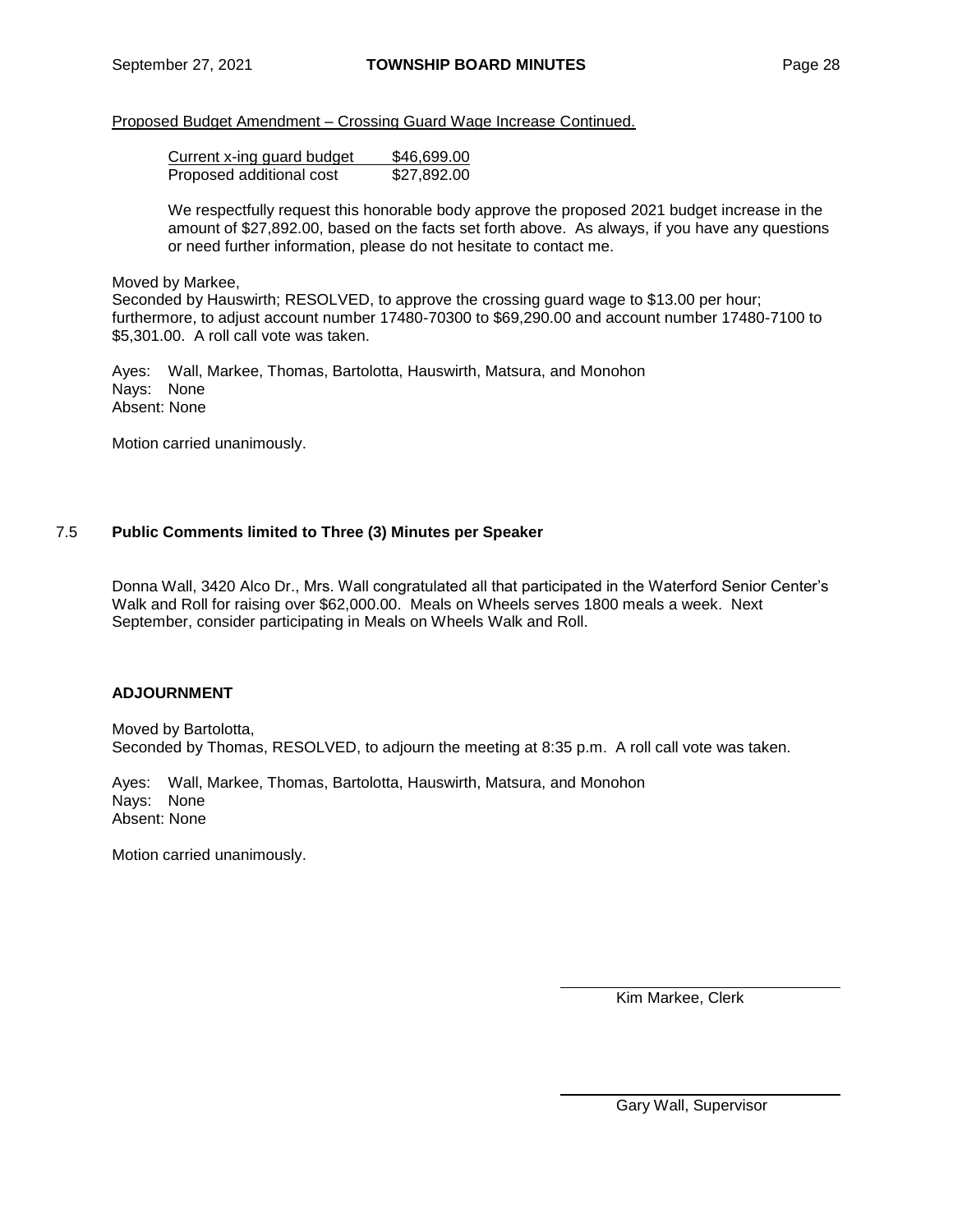| 09/21/2021 12:33 | WATERFORD TOWNSHIP               |
|------------------|----------------------------------|
| llievois         | AP CHECK RECONCILIATION REGISTER |

CHECK  $#$  CHECK DATE TYPE VENDOR NAME

| I P | 1        |
|-----|----------|
|     | apchkrcn |

| FUK I | uncreared |
|-------|-----------|
|       |           |

 $\begin{minipage}{0.9\linewidth} \textbf{URARED} & \textbf{BATCH} & \textbf{CLEAR} & \textbf{DATE} \end{minipage}$ 

| 296663 09/27/2021 PRINTED 011015 TRACTION |  |                                                            | 111.17    |  |
|-------------------------------------------|--|------------------------------------------------------------|-----------|--|
|                                           |  | 296664 09/27/2021 PRINTED 011188 ALL STAR OFFICIALS ASSOC  | 261.00    |  |
|                                           |  | 296665 09/27/2021 PRINTED 011700 AQUA-WEED CONTROL INC     | 3,633.75  |  |
|                                           |  | 296666 09/27/2021 PRINTED 011730 ARROW PRINTING            | 526.80    |  |
|                                           |  | 296667 09/27/2021 PRINTED 013665 APOLLO FIRE EQUIPMENT CO  | 4,987.50  |  |
|                                           |  | 296668 09/27/2021 PRINTED 013666 APOLLO FIRE APPARATUS     | 1,524.25  |  |
|                                           |  | 296669 09/27/2021 PRINTED 013685 APPLIED IMAGING           | 412.50    |  |
|                                           |  | 296670 09/27/2021 PRINTED 014472 ALPHA DIRECTIONAL BORING  | 1,300.00  |  |
|                                           |  | 296671 09/27/2021 PRINTED 021079 BAKER & TAYLOR BOOKS      | 3,026.57  |  |
|                                           |  | 296672 09/27/2021 PRINTED 023460 BLACKSTONE PUBLISHING     | 80.58     |  |
|                                           |  | 296673 09/27/2021 PRINTED 030142 BAZZI SIGNS LLC           | 100.00    |  |
|                                           |  | 296674 09/27/2021 PRINTED 030241 CLARKSTON COMPLETE RENOVA | 100.00    |  |
|                                           |  | 296675 09/27/2021 PRINTED 030242 JANET TALARICO            | 100.00    |  |
|                                           |  | 296676 09/27/2021 PRINTED 030243 PEAK CONTRACTING          | 100.00    |  |
|                                           |  | 296677 09/27/2021 PRINTED 030244 LEON PEARSON              | 100.00    |  |
|                                           |  | 296678 09/27/2021 PRINTED 030245 A & H CUSTOM DECK CONSTRU | 100.00    |  |
|                                           |  | 296679 09/27/2021 PRINTED 031344 HARDY & SONS SIGN SERVICE | 100.00    |  |
|                                           |  | 296680 09/27/2021 PRINTED 032011 C&L WARD BROS CO          | 100.00    |  |
|                                           |  | 296681 09/27/2021 PRINTED 033721 ROSS HOMES INC            | 100.00    |  |
|                                           |  | 296682 09/27/2021 PRINTED 038244 FINISHED BASEMENTS PLUS L | 100.00    |  |
|                                           |  | 296683 09/27/2021 PRINTED 039527 NORRIS CAUDILL            | 100.00    |  |
|                                           |  | 296684 09/27/2021 PRINTED 041192 CDW GOVERNMENT INC        | 2,924.42  |  |
|                                           |  | 296685 09/27/2021 PRINTED 041451 CLARKE AQUATIC SERVICES,  | 10,741.25 |  |
|                                           |  | 296686 09/27/2021 PRINTED 043375 CITY GLASS COMPANY INC.   | 70.00     |  |
|                                           |  | 296687 09/27/2021 PRINTED 043622 COMSOURCE INC             | 35.00     |  |
|                                           |  | 296688 09/27/2021 PRINTED 043952 CYNERGY PRODUCTS          | 1,587.46  |  |
|                                           |  | 296689 09/27/2021 PRINTED 051007 DTE ENERGY                | 70,682.04 |  |
|                                           |  | 296690 09/27/2021 PRINTED 051445 DLZ MICHIGAN, INC         | 6,207.50  |  |
|                                           |  | 296691 09/27/2021 PRINTED 051847 DABERKO, LLC              | 686.00    |  |
|                                           |  | 296692 09/27/2021 PRINTED 053389 LUNGHAMER GMC INC         | 2,831.44  |  |
|                                           |  | 296693 09/27/2021 PRINTED 053568 DOUGLASS SAFETY SYSTEMS L | 6,686.96  |  |
|                                           |  | 296694 09/27/2021 PRINTED 053580 DOORS OF PONTIAC          | 1,007.86  |  |
|                                           |  | 296695 09/27/2021 PRINTED 053867 DUBOIS CHEMICALS INC      | 12,942.60 |  |
|                                           |  | 296696 09/27/2021 PRINTED 063004 EAGLE GRAPHICS AND DESIGN | 2,500.00  |  |
|                                           |  | 296697 09/27/2021 PRINTED 063025 EJ USA, INC               | 1,893.98  |  |
|                                           |  | 296698 09/27/2021 PRINTED 063363 ELENIS CONTRACTING LLC    | 29,082.80 |  |
|                                           |  | 296699 09/27/2021 PRINTED 063535 ENERGY SHIELD INC         | 1,787.00  |  |
|                                           |  | 296700 09/27/2021 PRINTED 063708 RICHARD ERICKSON          | 280.00    |  |
|                                           |  | 296701 09/27/2021 PRINTED 064008 ELECTRONIC MONITORING SYS | 505.50    |  |
|                                           |  | 296702 09/27/2021 PRINTED 073581 ERIK MCLEAN               | 2,026.84  |  |
|                                           |  | 296703 09/27/2021 PRINTED 083042 FAMILIES AGAINST NARCOTIC | 600.00    |  |
|                                           |  | 296704 09/27/2021 PRINTED 083407 TURNOUT MANAGEMENT        | 869.65    |  |
|                                           |  | 296705 09/27/2021 PRINTED 083452 SUBURBAN FORD OF WATERFOR | 6,242.48  |  |
|                                           |  | 296706 09/27/2021 PRINTED 083580 FORSTER BROTHERS          | 70.00     |  |
|                                           |  | 296707 09/27/2021 PRINTED 083744 ART FRASCA                | 120.00    |  |
|                                           |  | 296708 09/27/2021 PRINTED 083836 KENNETH E FUERST          | 60.00     |  |
|                                           |  | 296709 09/27/2021 PRINTED 091086 GFL ENVIRONMENTAL         | 2,321.50  |  |
|                                           |  | 296710 09/27/2021 PRINTED 091835 GUNNERS METERS & PARTS IN | 945.00    |  |
|                                           |  | 296711 09/27/2021 PRINTED 093015 GALCO INDUSTRIAL ELECTRON | 446.25    |  |
|                                           |  | 296712 09/27/2021 PRINTED 093451 GLOBAL OFFICE SOLUTIONS   | 6,686.64  |  |
|                                           |  | 296713 09/27/2021 PRINTED 093565 GOODYEAR AUTO SERV CTR    | 847.04    |  |
|                                           |  | 296714 09/27/2021 PRINTED 093594 GOOSE BUSTERS             | 455.00    |  |
|                                           |  |                                                            |           |  |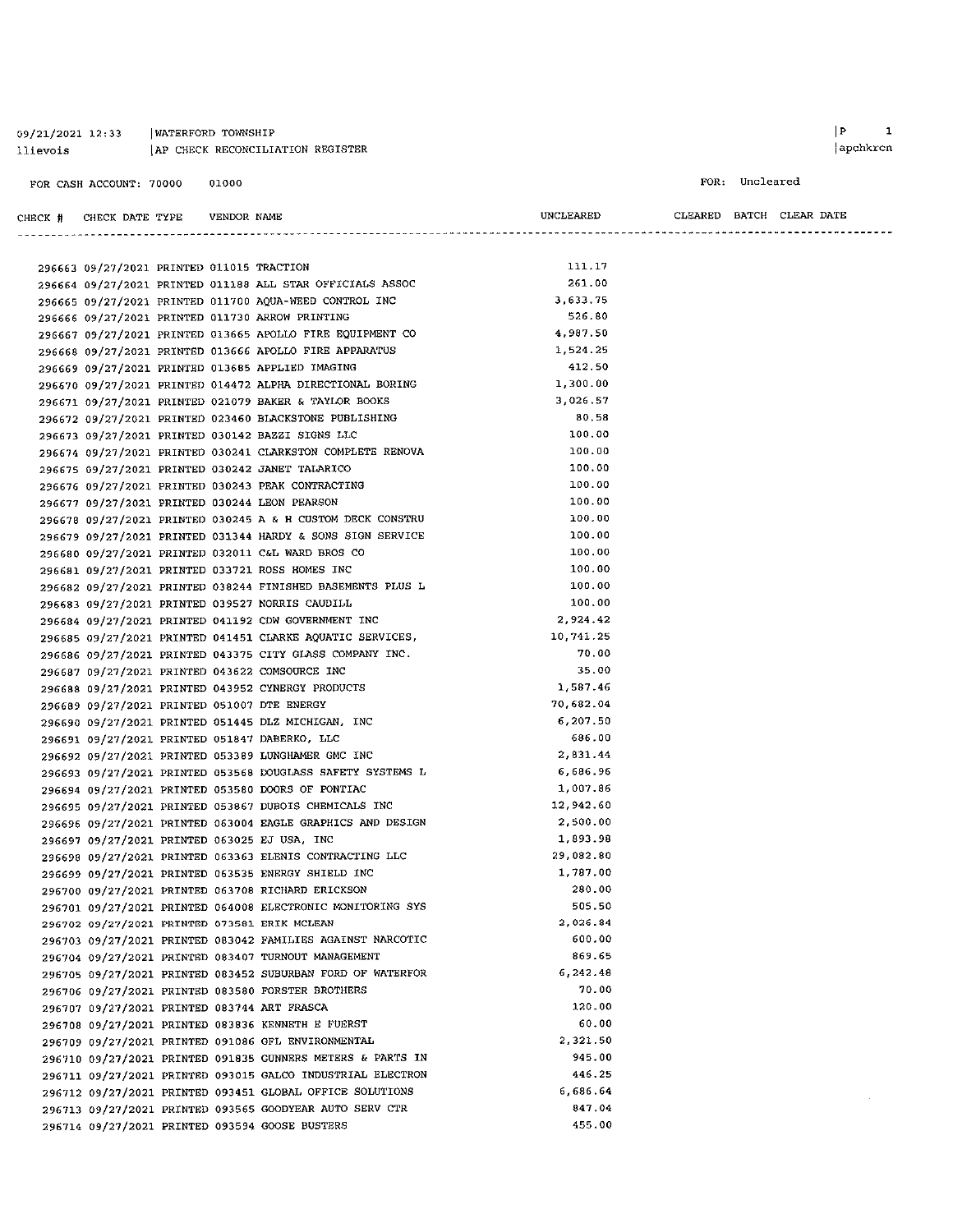#### 09/21/2021 12:33 | WATERFORD TOWNSHIP AP CHECK RECONCILIATION REGISTER llievois

FOR CASH ACCOUNT: 70000 01000

FOR: Uncleared

| CHECK # | CHECK DATE TYPE | VENDOR NAME |                                                              | UNCLEARED |  | CLEARED BATCH CLEAR-DATE |
|---------|-----------------|-------------|--------------------------------------------------------------|-----------|--|--------------------------|
|         |                 |             |                                                              |           |  |                          |
|         |                 |             | 296715 09/27/2021 PRINTED 093608 GOYETTE MECHANICAL CO, IN   | 1.912.62  |  |                          |
|         |                 |             | ARCELO AN CHILIANA I DRIVERED AGOGOO CRREW MEADOME IAWNECADE | 8.456.00  |  |                          |

|  |                                             |  | 296716 09/27/2021 PRINTED 093823 GREEN MEADOWS LAWNSCAPE,  | 8,456.00    |
|--|---------------------------------------------|--|------------------------------------------------------------|-------------|
|  |                                             |  | 296717 09/27/2021 PRINTED 093840 LOOMIS FARGO & CO         | 899.68      |
|  | 296718 09/27/2021 PRINTED 093847 STEVE GUTH |  |                                                            | 320.00      |
|  |                                             |  | 296719 09/27/2021 PRINTED 101835 HUBBELL ROTH & CLARK INC  | 1,596.36    |
|  | 296720 09/27/2021 PRINTED 103023 HESCO      |  |                                                            | 4,579.47    |
|  |                                             |  | 296721 09/27/2021 PRINTED 103031 HALT FIRE INC             | 1,860.66    |
|  |                                             |  | 296722 09/27/2021 PRINTED 103641 HOME CONFINEMENT          | 416.00      |
|  |                                             |  | 296723 09/27/2021 PRINTED 113491 IMPRESSIVE PRINTING & PRO | 875.95      |
|  |                                             |  | 296724 09/27/2021 PRINTED 113542 INGRAM LIBRARY SERVICES   | 48.28       |
|  |                                             |  | 296725 09/27/2021 PRINTED 113551 NICHOLS PAPER & SUPPLY CO | 183.54      |
|  |                                             |  | 296726 09/27/2021 PRINTED 113604 INDUCTIVE AUTOMATION, LLC | 4,024.00    |
|  | 296727 09/27/2021 PRINTED 121003 POWER PLAN |  |                                                            | 109.98      |
|  |                                             |  | 296728 09/27/2021 PRINTED 121011 J&B MEDICAL SUPPLY        | 3,861.82    |
|  |                                             |  | 296729 09/27/2021 PRINTED 121135 JC WATER TREATMENT INC    | 151.30      |
|  |                                             |  | 296730 09/27/2021 PRINTED 121431 JIM RIEHLS FRIENDLY CHRYS | 25,659.00   |
|  |                                             |  | 296731 09/27/2021 PRINTED 123583 JOES GREAT AMERICAN TREE  | 1,000.00    |
|  |                                             |  | 296732 09/27/2021 PRINTED 143719 DAVID J KRAMER            | 360.00      |
|  |                                             |  | 296733 09/27/2021 PRINTED 151211 LGC GLOBAL ENERGY FM LLC  | 11,725.69   |
|  |                                             |  | 296734 09/27/2021 PRINTED 153068 OSCAR W LARSON CO         | 476.00      |
|  |                                             |  | 296735 09/27/2021 PRINTED 153109 LAKES AREA MARTIAL ARTS   | 648.00      |
|  |                                             |  | 296736 09/27/2021 PRINTED 153214 HALO BRANDED SOLUTIONS    | 1,256.67    |
|  |                                             |  | 296737 09/27/2021 PRINTED 153367 LIBRARY NETWORK, THE      | 16.00       |
|  |                                             |  | 296738 09/27/2021 PRINTED 161014 MI MUNICIPAL RISK MGMNT   | 31, 149. 46 |
|  |                                             |  | 296739 09/27/2021 PRINTED 163489 MILLER'S AUTO WASH        | 120.00      |
|  |                                             |  | 296740 09/27/2021 PRINTED 163851 COLLEEN MURPHY            | 300.00      |
|  |                                             |  | 296741 09/27/2021 PRINTED 163855 MUFFLER MAN               | 242.65      |
|  |                                             |  | 296742 09/27/2021 PRINTED 164387 MIKES CLEARWATER HARVESTI | 8,705.25    |
|  |                                             |  | 296743 09/27/2021 PRINTED 174498 MICHIGAN DEPT OF NATURAL  | 3,700.00    |
|  | 296744 09/27/2021 PRINTED 174620 MPARKS     |  |                                                            | 30,830.00   |
|  |                                             |  | 296745 09/27/2021 PRINTED 174636 STATE OF MICHIGAN         | 2,572.44    |
|  |                                             |  | 296746 09/27/2021 PRINTED 174738 MICHIGAN POLICE TRAINING  | 425.00      |
|  |                                             |  | 296747 09/27/2021 PRINTED 181581 NORM'S ICE CREAM          | 123.50      |
|  |                                             |  | 296748 09/27/2021 PRINTED 183011 NATIONAL TEST SYSTEMS     | 485.00      |
|  |                                             |  | 296749 09/27/2021 PRINTED 183289 VERIZON CONNECT NWF INC   | 1,149.49    |
|  |                                             |  | 296750 09/27/2021 PRINTED 183952 NYE UNIFORM COMPANY       | 1,363.99    |
|  |                                             |  | 296751 09/27/2021 PRINTED 191172 OAKLAND HARVESTERS LLC    | 9,375.00    |
|  |                                             |  | 296752 09/27/2021 PRINTED 191884 OVERHEAD DOOR WEST COMMER | 2,149.12    |
|  |                                             |  | 296753 09/27/2021 PRINTED 193277 ACI PAYMENTS, INC         | 70.00       |
|  |                                             |  | 296754 09/27/2021 PRINTED 204665 OAKLAND COUNTY TREASURER  | 763, 743.58 |
|  |                                             |  | 296755 09/27/2021 PRINTED 204860 ROAD COMMISSION FOR       | 367.88      |
|  |                                             |  | 296756 09/27/2021 PRINTED 211220 MCLAREN OAKLAND           | 600.00      |
|  |                                             |  | 296757 09/27/2021 PRINTED 211460 PLANTE & MORAN PLLC       | 2,560.00    |
|  |                                             |  | 296758 09/27/2021 PRINTED 213052 MOVEMENT BY MARI ANN      | 560.50      |
|  |                                             |  | 296759 09/27/2021 PRINTED 213211 PERCEPTIVE CONTROLS INC   | 189.00      |
|  |                                             |  | 296760 09/27/2021 PRINTED 213251 LAURA PETRUSHA            | 60.00       |
|  |                                             |  | 296761 09/27/2021 PRINTED 213395 BOB PIGGOT                | 60.00       |
|  |                                             |  | 296762 09/27/2021 PRINTED 213566 COFFEE BREAK INC          | 139.00      |
|  |                                             |  | 296763 09/27/2021 PRINTED 213582 JIM POWERS                | 60.00       |
|  |                                             |  | 296764 09/27/2021 PRINTED 213723 PROGRESSIVE AE            | 5,000.00    |
|  |                                             |  | 296765 09/27/2021 PRINTED 214001 PYTEL VETERINARY CLINIC   | 47.00       |
|  |                                             |  | 296766 09/27/2021 PRINTED 220508 ARTHUR BURLESON           | 440.00      |
|  |                                             |  |                                                            |             |

 $\begin{bmatrix} P & 2 \end{bmatrix}$ apchkrcn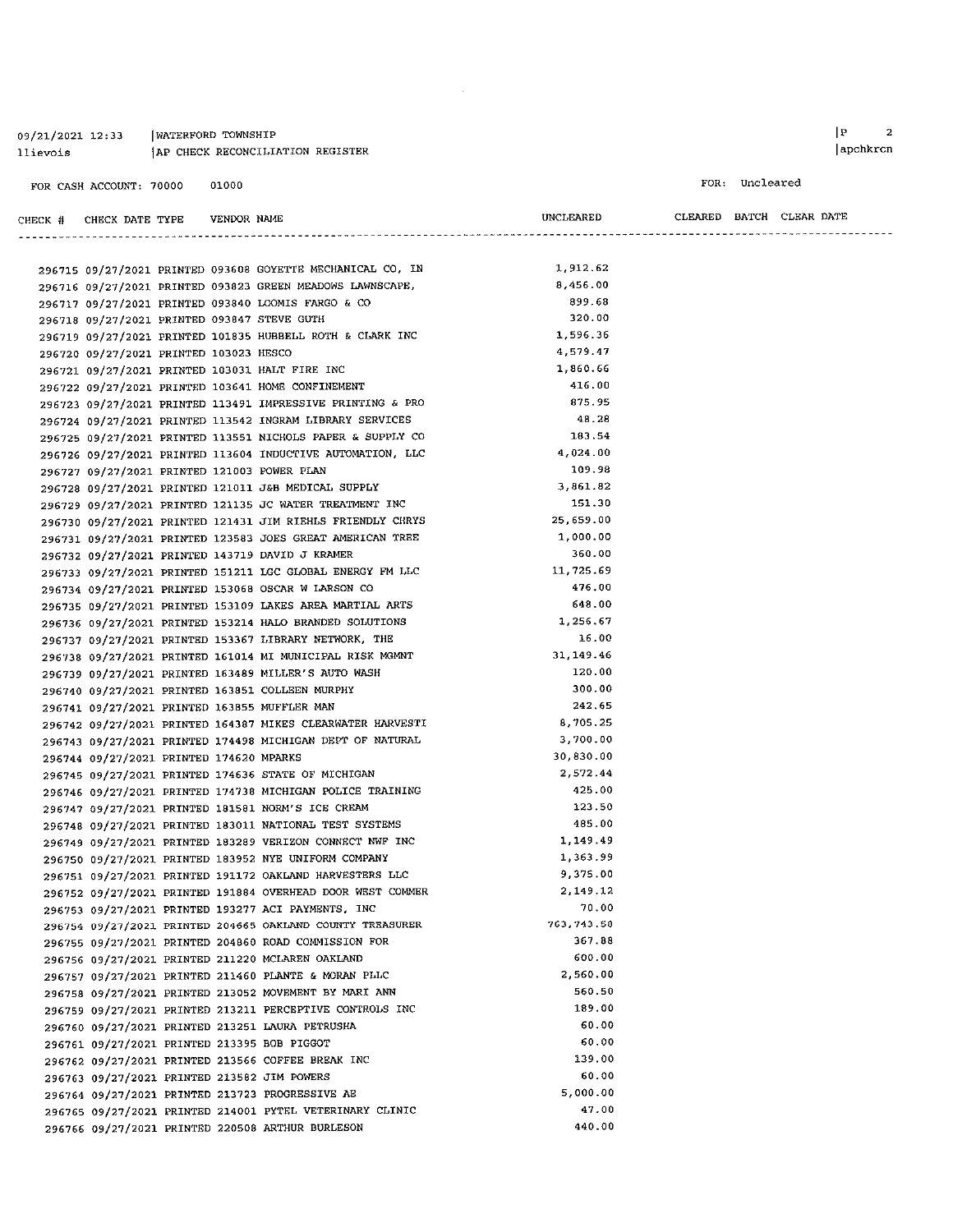| 09/21/2021 12:33 | WATERFORD TOWNSHIP               |
|------------------|----------------------------------|
| llievois         | AP CHECK RECONCILIATION REGISTER |

#### FOR CASH ACCOUNT: 70000 01000

#### FOR: Uncleared

| CHECK | TYPE<br>CHECK DATE | VENDOR NAME | UNCLEARED | CLEARED | BATCH | <b>CLEAR</b><br>DATE |
|-------|--------------------|-------------|-----------|---------|-------|----------------------|
|       |                    |             |           |         |       |                      |

|                                               |            | 296768 09/27/2021 PRINTED 220550 HOLLY ATWOOD              | 200.00       |  |
|-----------------------------------------------|------------|------------------------------------------------------------|--------------|--|
| 296769 09/27/2021 PRINTED 220593 GERALD WEBER |            |                                                            | 37.00        |  |
| 296770 09/27/2021 PRINTED 227487 NADRA QUEEN  |            |                                                            | 82.00        |  |
|                                               |            | 296771 09/27/2021 PRINTED 233839 QUALITY FIRST AID AND SAF | 263.51       |  |
|                                               |            | 296772 09/27/2021 PRINTED 241008 RKA PETROLEUM COMPANIES,  | 1,448.16     |  |
| 296773 09/27/2021 PRINTED 243017 MATT RAY     |            |                                                            | 360.00       |  |
|                                               |            | 296774 09/27/2021 PRINTED 251238 SERVICE HEATING & PLUMBIN | 755.90       |  |
|                                               |            | 296775 09/27/2021 PRINTED 251369 SCOTT SINTKOWSKI          | 300.00       |  |
|                                               |            | 296776 09/27/2021 PRINTED 253252 SERVICE GLASS CO INC      | 340.00       |  |
|                                               |            | 296777 09/27/2021 PRINTED 253512 SMART START MICHIGAN      | 849.50       |  |
| 296778 09/27/2021 PRINTED 253954 SYMBOL ARTS  |            |                                                            | 125.00       |  |
|                                               |            | 296779 09/27/2021 PRINTED 254700 SPICER GROUP INC          | 957.50       |  |
|                                               |            | 296780 09/27/2021 PRINTED 254826 STARR AUTO GLASS          | 50.00        |  |
|                                               |            | 296781 09/27/2021 PRINTED 261702 TRINITY HEALTH            | 2,516.34     |  |
|                                               |            | 296782 09/27/2021 PRINTED 263255 TESTAMERICA LABORATORIES  | 438.80       |  |
| 296783 09/27/2021 PRINTED 271536 UPS STORE    |            |                                                            | 190.03       |  |
|                                               |            | 296784 09/27/2021 PRINTED 273533 UNIFIRST CORP             | 1,758.20     |  |
|                                               |            | 296785 09/27/2021 PRINTED 273580 UNDERCUTTERS TREE REMOVAL | 2,000.00     |  |
|                                               |            | 296786 09/27/2021 PRINTED 283247 VESCO OIL CORP            | 438.25       |  |
|                                               |            | 296787 09/27/2021 PRINTED 291365 PRAXAIR DISTRIBUTION INC  | 41.10        |  |
| 296788 09/27/2021 PRINTED 293223 SANDRA WERTH |            |                                                            | 360.00       |  |
|                                               |            | 296789 09/27/2021 PRINTED 293272 WESTERN OAKLAND TRANSPORT | 13,678.25    |  |
|                                               |            | 296790 09/27/2021 PRINTED 293348 WHITLOCK BUSINESS SYSTEMS | 5,273.88     |  |
|                                               |            | 296791 09/27/2021 PRINTED 293605 WORLDWIDE INTERPRETERS IN | 776.24       |  |
|                                               |            | 296792 09/27/2021 PRINTED 304930 WATERFORD TOWNSHIP DPW    | 879.70       |  |
|                                               |            | 296793 09/27/2021 PRINTED 343012 ZAX AUTO WASH             | 368.00       |  |
|                                               | 131 CHECKS | CASH ACCOUNT TOTAL                                         | 1,162,817.32 |  |

 $.00$ 

 $\begin{array}{ccc} \mid P & \mid & 3 \end{array}$ |apchkrcn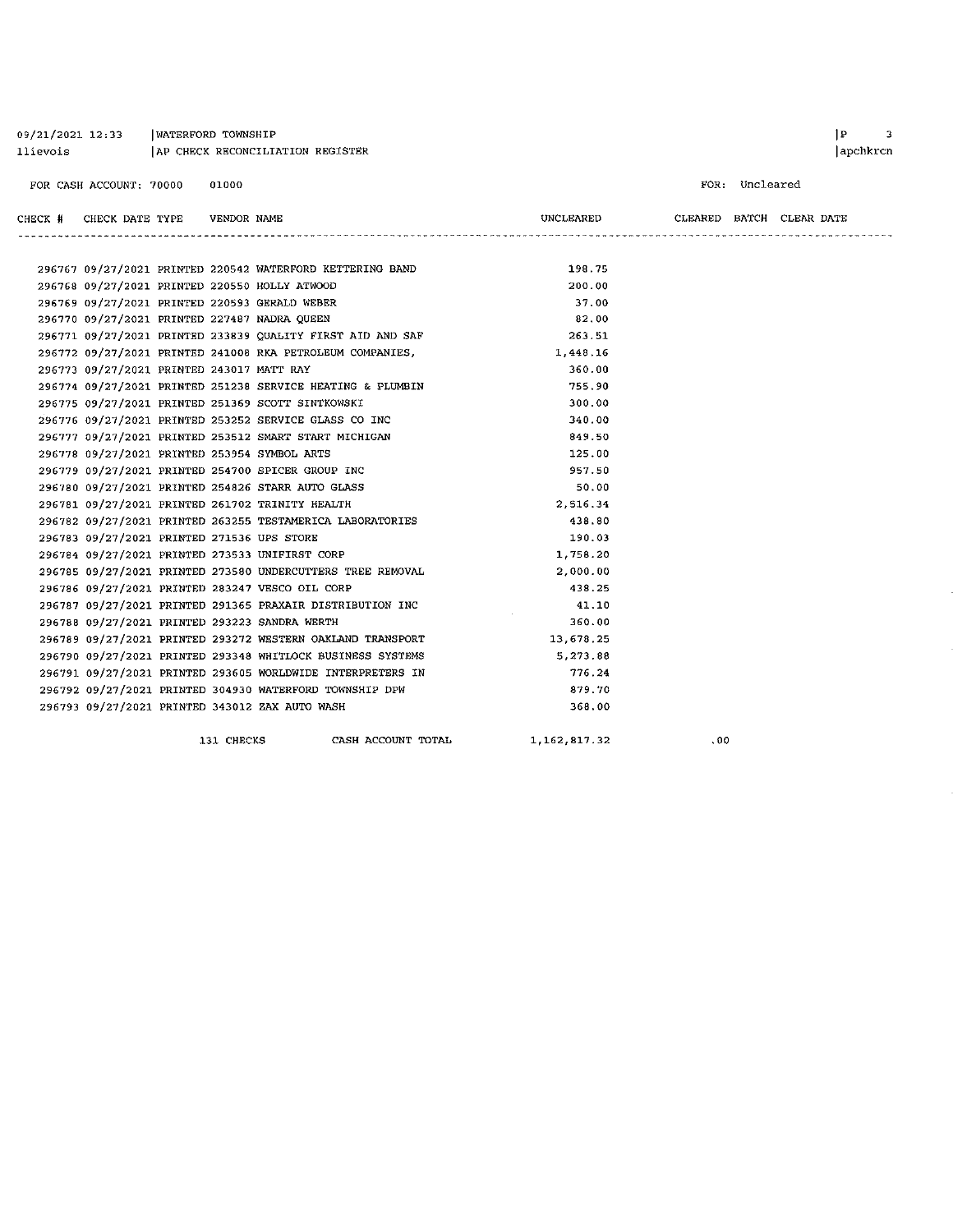fuance Checks Mailed.

WATERFORD TOWNSHIP

09/21/2021 12:33

| llievois                              | AP CHECK RECONCILIATION REGISTER                                                                              | $\mathcal{L}$    |                          | apchkrcn |
|---------------------------------------|---------------------------------------------------------------------------------------------------------------|------------------|--------------------------|----------|
| FOR CASH ACCOUNT: 70000               | 01000                                                                                                         |                  | FOR: Uncleared           |          |
| CHECK # CHECK DATE TYPE               | VENDOR NAME                                                                                                   | UNCLEARED        | CLEARED BATCH CLEAR DATE |          |
|                                       |                                                                                                               |                  |                          |          |
|                                       | 296568 09/14/2021 PRINTED 011016 GREAT LAKES ACE HARDWARE                                                     | 14.42            |                          |          |
|                                       | 296569 09/14/2021 PRINTED 013510 AMERICAN SOCCER CO, INC                                                      | 1,988.98         |                          |          |
|                                       | 296570 09/14/2021 PRINTED 013685 APPLIED IMAGING                                                              | 1,989.00         |                          |          |
| 296571 09/14/2021 PRINTED 013801 AT&T |                                                                                                               | 223.48           |                          |          |
|                                       | 296572 09/14/2021 PRINTED 013886 AVON BEAUTY CENTER OF WAT                                                    | 1,320.00         |                          |          |
|                                       | 296573 09/14/2021 PRINTED 030240 KORI WALDEN                                                                  | 100.00           |                          |          |
|                                       | 296574 09/14/2021 PRINTED 031197 D&W WINDOWS & SUNROOMS                                                       | 100.00           |                          |          |
|                                       | 296575 09/14/2021 PRINTED 031458 FUN SPACE DIRECT LLC                                                         | 100.00           |                          |          |
|                                       | 296576 09/14/2021 PRINTED 032756 ALL RENOVATIONS COMPANY L                                                    | 100.00           |                          |          |
|                                       | 296577 09/14/2021 PRINTED 036440 BRIAN & LAURA KREILACH                                                       | 100.00           |                          |          |
|                                       | 296578 09/14/2021 PRINTED 038942 EGRESS SOLUTIONS INC                                                         | 100.00           |                          |          |
|                                       | 296579 09/14/2021 PRINTED 043381 CITY OF PONTIAC                                                              | 2,116.00         |                          |          |
|                                       | 296580 09/14/2021 PRINTED 043389 CITY OF FARMINGTON HILLS                                                     | 525.00           |                          |          |
|                                       | 296581 09/14/2021 PRINTED 043626 CONSUMERS ENERGY                                                             | 822.89           |                          |          |
|                                       | 296582 09/14/2021 PRINTED 051847 DABERKO, LLC                                                                 | 1,701.00         |                          |          |
|                                       | 296583 09/14/2021 PRINTED 053253 DTE ENERGY                                                                   | 14,861.27        |                          |          |
|                                       | 296584 09/14/2021 PRINTED 053867 DUBOIS CHEMICALS INC                                                         | 13,292.60        |                          |          |
|                                       | 296585 09/14/2021 PRINTED 073384 RICK HUTCHINSON                                                              | 225.00           |                          |          |
|                                       | 296586 09/14/2021 PRINTED 073514 TYLER LONGMEYER                                                              | 130.50<br>751.02 |                          |          |
|                                       | 296587 09/14/2021 PRINTED 073582 STEPHEN MEIER                                                                |                  |                          |          |
|                                       | 296588 09/14/2021 PRINTED 073761 GERALDINE SLAVIN                                                             | 100.00<br>135.35 |                          |          |
|                                       | 296589 09/14/2021 PRINTED 081329 FIRSTCREDIT, INC                                                             | 291.00           |                          |          |
|                                       | 296590 09/14/2021 PRINTED 083466 FLEX ADMINISTRATORS INC                                                      | 100.00           |                          |          |
|                                       | 296591 09/14/2021 PRINTED 143019 MARSHA KOSMATKA                                                              | 27,082.21        |                          |          |
|                                       | 296592 09/14/2021 PRINTED 161014 MI MUNICIPAL RISK MGMNT                                                      | 224.51           |                          |          |
|                                       | 296593 09/14/2021 PRINTED 163015 JANET MACUNOVICH                                                             | 293.69           |                          |          |
|                                       | 296594 09/14/2021 PRINTED 163480 MILFORD COUNSELING                                                           | 350.00           |                          |          |
|                                       | 296595 09/14/2021 PRINTED 163485 PAULETTE MICHEL LOFTIN                                                       | 3,094.14         |                          |          |
|                                       | 296596 09/14/2021 PRINTED 163508 FERGUSON WATERWORKS #3386                                                    | 2,709.00         |                          |          |
|                                       | 296597 09/14/2021 PRINTED 164257 MAD SCIENCE OF DETROIT<br>296598 09/14/2021 PRINTED 174453 STATE OF MICHIGAN | 150.00           |                          |          |
|                                       | 296599 09/14/2021 PRINTED 193006 OAKLAND THEATRE ARTS GUIL                                                    | 2,000.00         |                          |          |
|                                       | 296600 09/14/2021 PRINTED 193074 21C ADVERTISING                                                              | 985.34           |                          |          |
|                                       | 296601 09/14/2021 PRINTED 193456 DOUGLAS K OLIVER                                                             | 700.00           |                          |          |
|                                       | 296602 09/14/2021 PRINTED 213454 NANCY PLASTERER                                                              | 200.00           |                          |          |
|                                       | 296603 09/14/2021 PRINTED 241008 RKA PETROLEUM COMPANIES,                                                     | 15,617.87        |                          |          |
|                                       | 296604 09/14/2021 PRINTED 251521 JEFF SMITH                                                                   | 262.88           |                          |          |
|                                       | 296605 09/14/2021 PRINTED 263243 TELEFLEX LLC                                                                 | 1,110.33         |                          |          |
|                                       | 296606 09/14/2021 PRINTED 273533 UNIFIRST CORP                                                                | 68.39            |                          |          |
|                                       | 296607 09/14/2021 PRINTED 274551 UNIVERSAL LIFT PARTS, INC                                                    | 376.59           |                          |          |
|                                       | 296608 09/14/2021 PRINTED 283242 VERIZON WIRELESS                                                             | 225.30           |                          |          |
|                                       | 296609 09/14/2021 PRINTED 283242 VERIZON WIRELESS                                                             | 970.25           |                          |          |
|                                       | 296610 09/14/2021 PRINTED 283242 VERIZON WIRELESS                                                             | 1,542.36         |                          |          |
|                                       | 296611 09/14/2021 PRINTED 283242 VERIZON WIRELESS                                                             | 1,826.50         |                          |          |
|                                       | 296612 09/14/2021 PRINTED 283242 VERIZON WIRELESS                                                             | 2,589.40         |                          |          |
|                                       |                                                                                                               |                  |                          |          |

296613 09/14/2021 PRINTED 283243 AMERICAN MESSAGING

296614 09/14/2021 PRINTED 293114 WATERTAP

296615 09/14/2021 PRINTED 293204 JAY WEINBERG

296616 09/14/2021 PRINTED 293355 WILBUR WHITE JR 296617 09/14/2021 PRINTED 304360 WATERFORD TOWNSHIP

296618 09/14/2021 PRINTED 304930 WATERFORD TOWNSHIP DPW

296619 09/14/2021 PRINTED 500483 CSG FORTE PAYMENTS INC

 $S$ ept  $14 - Spf 21$ 

153.50

235.17

40.00

738.14

20.00

6,160.00

2,550.00

 $|P|$  $\mathbf{1}$ apchkrcn

#### FOR: Uncleared